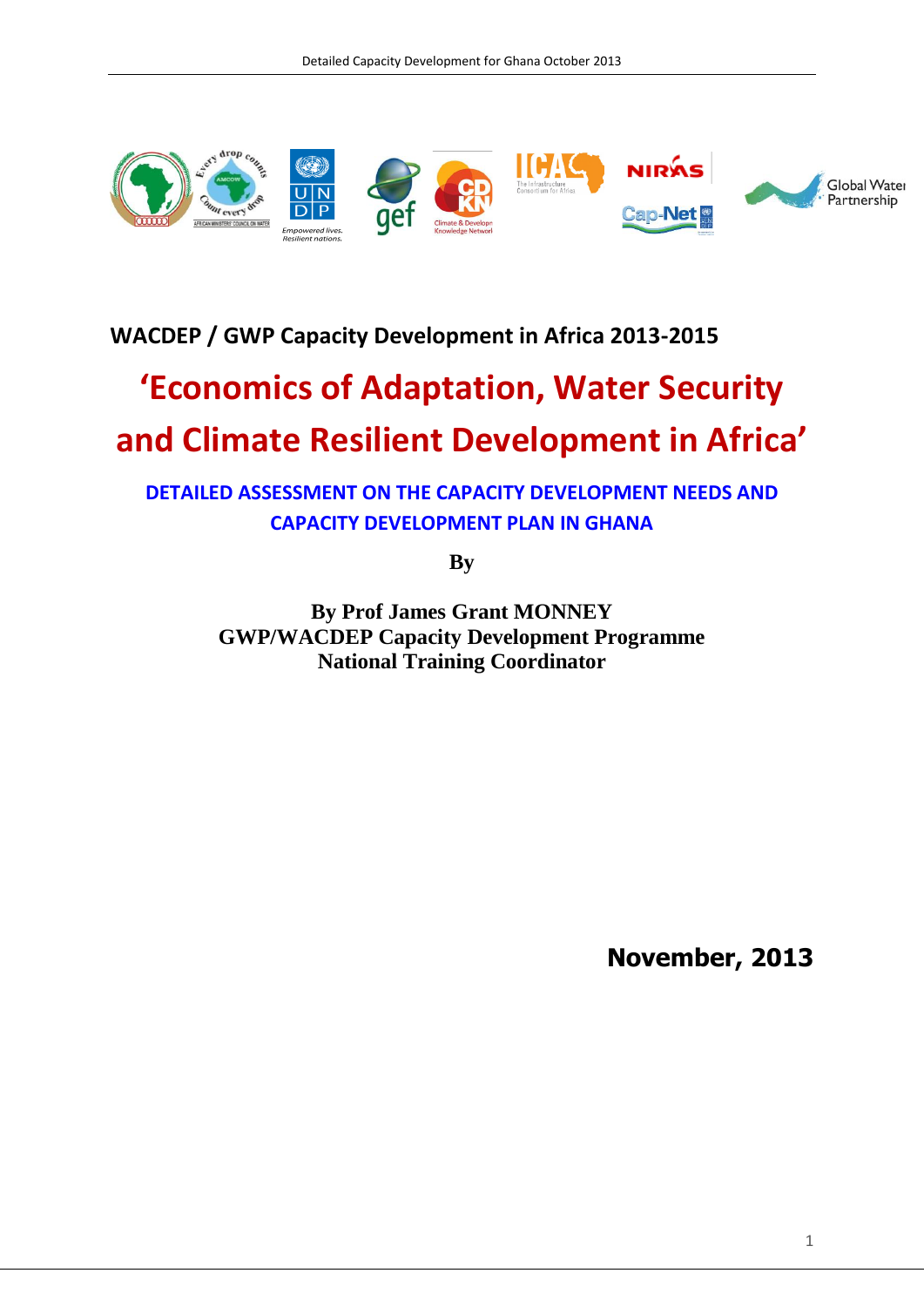## **TABLE OF CONTENTS**

| 3. WACDEP- Capacity Development Programme, objectives and expected outputs  8              |
|--------------------------------------------------------------------------------------------|
|                                                                                            |
|                                                                                            |
|                                                                                            |
|                                                                                            |
|                                                                                            |
|                                                                                            |
|                                                                                            |
|                                                                                            |
| 4.4. Key on-going development processes and links with WACDED and the capacity development |
|                                                                                            |
|                                                                                            |
|                                                                                            |
| 4.8. Implementation plan of the training workshops and on-job mentoring actions to support |
|                                                                                            |
|                                                                                            |
|                                                                                            |
|                                                                                            |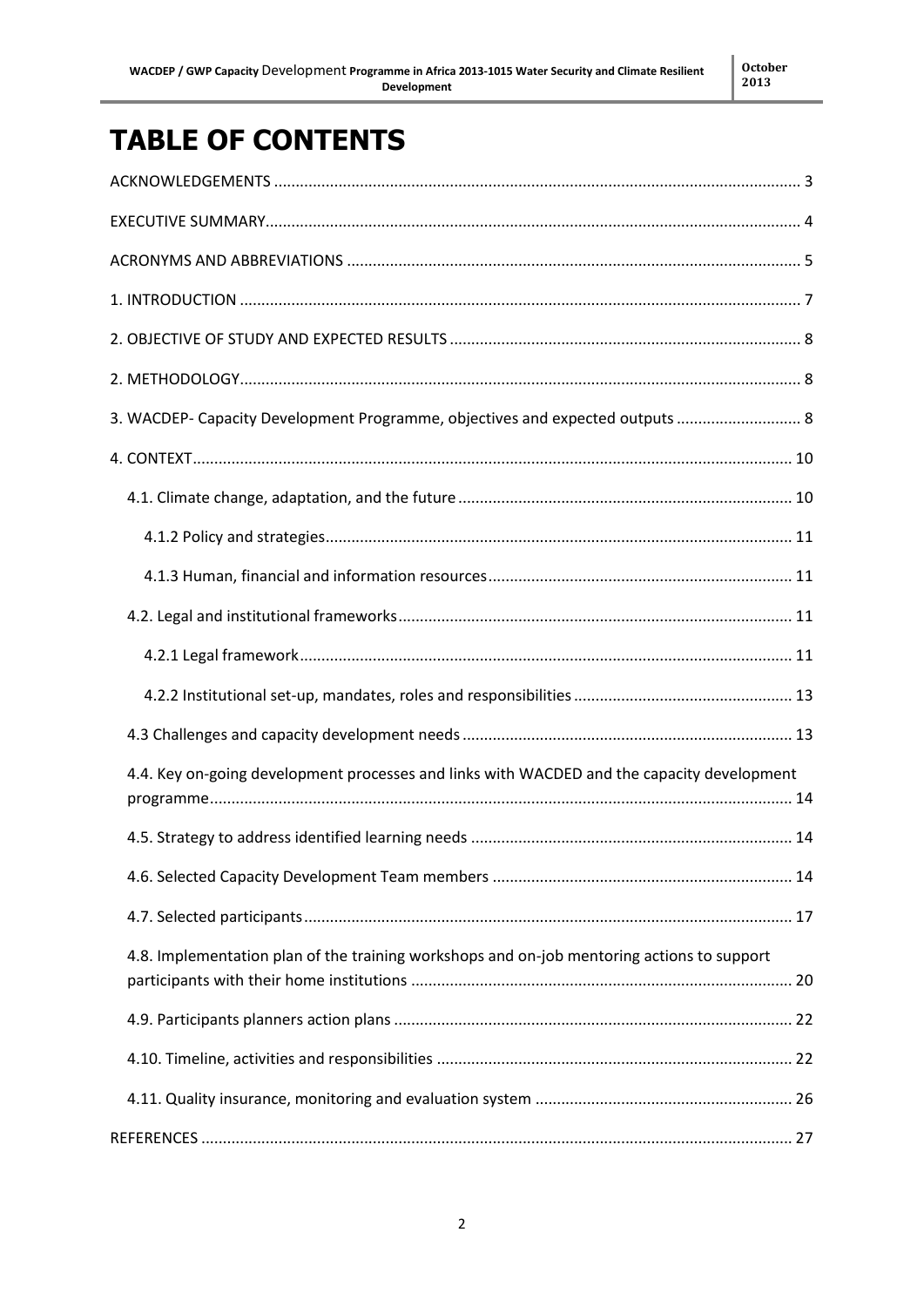## <span id="page-2-0"></span>**ACKNOWLEDGEMENTS**

I wish to acknowledge the Chairman and Staff of the Ghana Country Water Partnership for the effort put into this write-up. Their technical backstopping has been cogent. I also wish to thank the Coordinator of the Capacity Development Programme for his immense support in the development of this report. The West Africa Regional support has been strategic and I wish to commend them for the good work done. It is hoped that the practical would yield the best of products so that institutions can be capacitated to deliver on their mandates while ensuring water security and climate resilient development.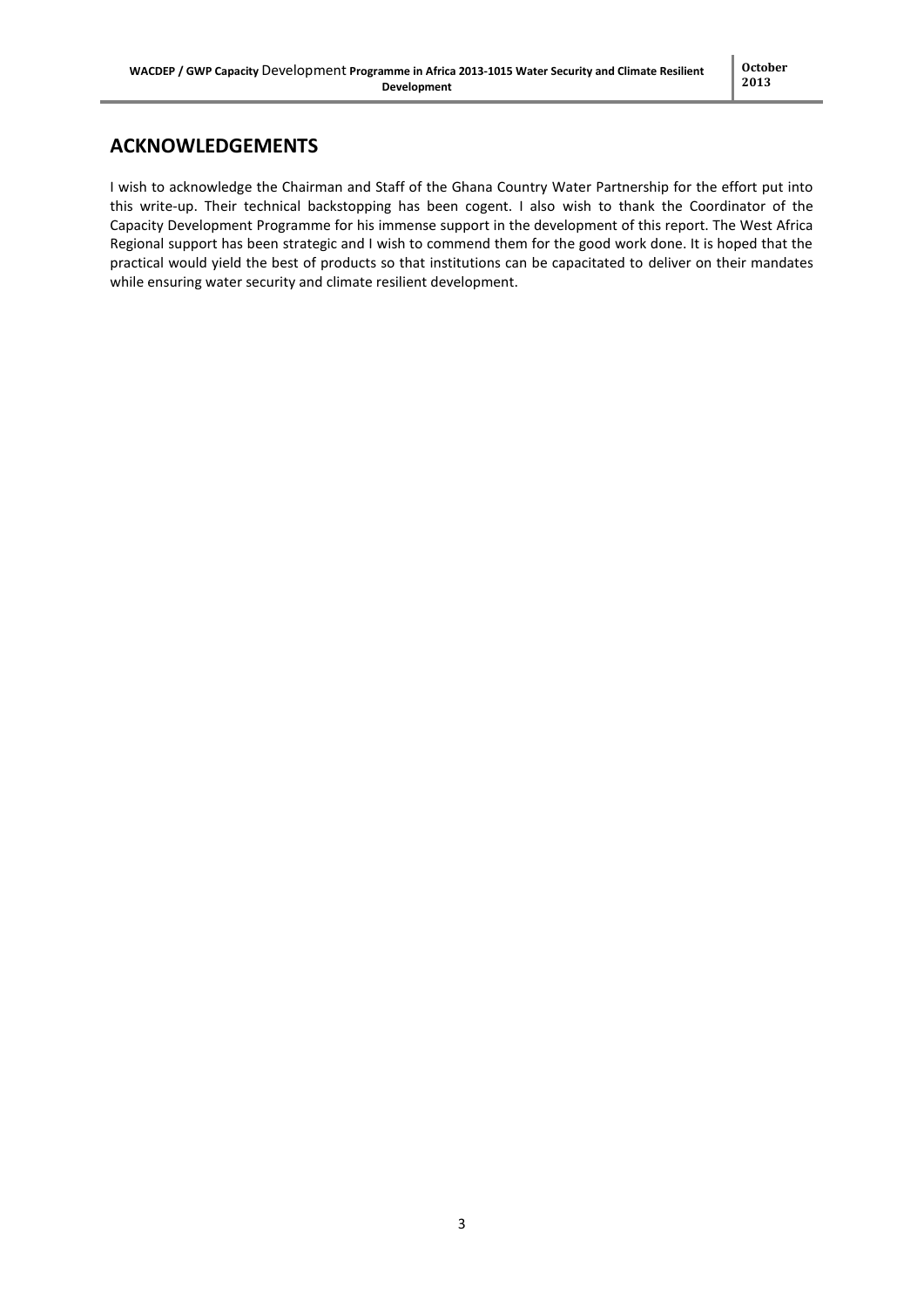#### <span id="page-3-0"></span>**EXECUTIVE SUMMARY**

The Globa Water Partnership is collabrorating with the African Ministers in charge of Water (AMCOW) to implement the Water, Climate and Development Programme (WACDEP) in eight (8) African countries. The aim is in tandem with the vision of the GWP which is "A Water secure World." WACDEP seeks to integrate water security and climate resilience in development planning and decision making processes. Delivering this objective will be a failure if capacity needs are not addressed. It is against this backdrop that a rapid assessment was carried out in May 2013 to ascertain institutional needs. The assessment is being followed up with a detailed assessment that seeks to take steps to strengthen stakeholder capacity for enhanced performance in the planning of development interventions.

To this end, a capacity development team has been put together to explore with the trainees aspects of vulnerability assessment, policy and stakeholder analysis, economics and projects financing, and water resources and climate issues. Thus the training sessions will be conducted in five (5) Modules with participation of identified personnel from Government outfits including the Water Resources Commission and the Ministry of Local Government and Rural Development. Furthermore, the trainees will undergo mentorship programme as auxiliary mechanism to strengthening capacity.

It is hoped that the training will inure to the benefit of the government institutions to fortify the procedures for elaborating their medium term development plans.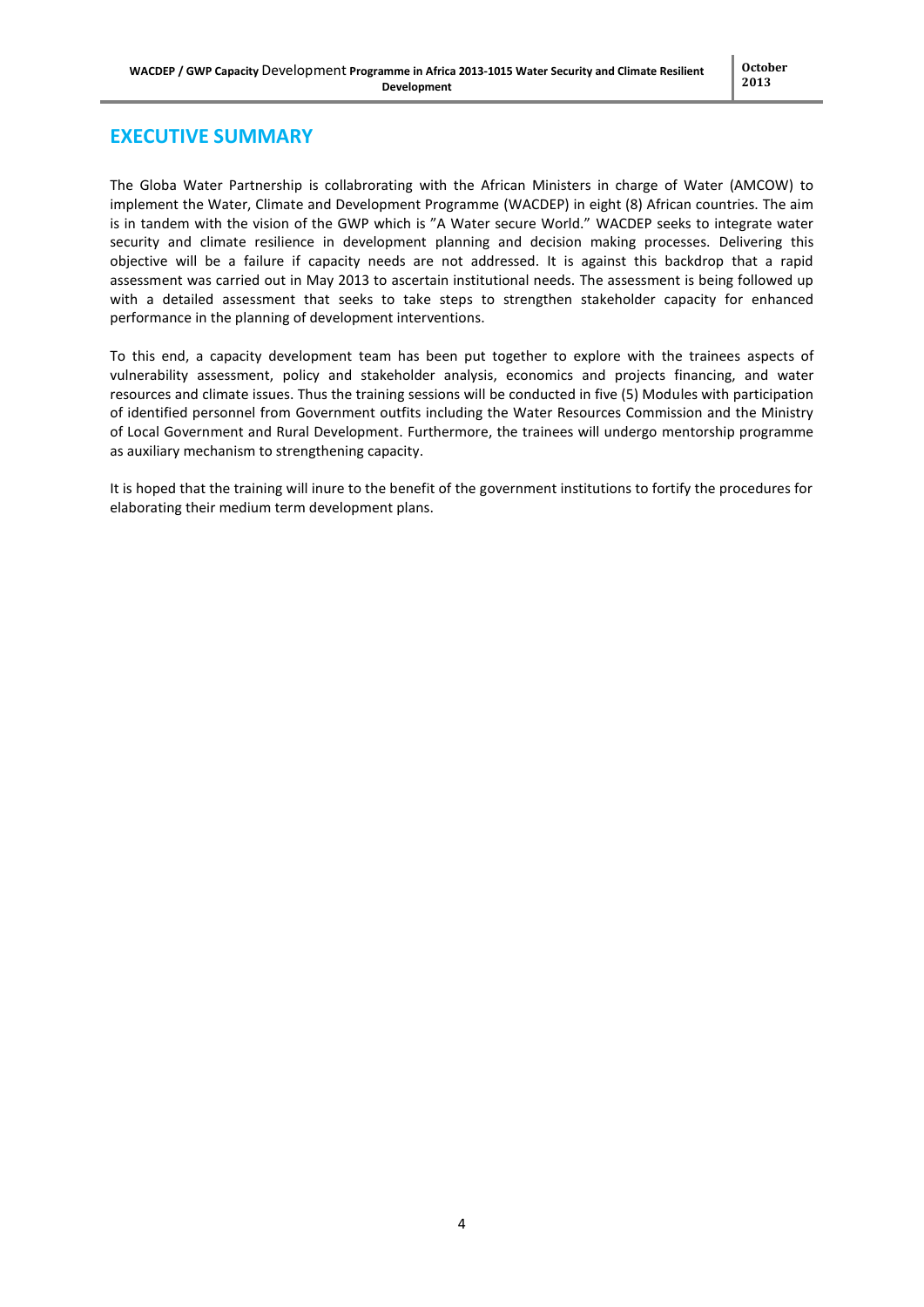## <span id="page-4-0"></span>**ACRONYMS AND ABBREVIATIONS**

| <b>AMCOW</b>    | African Ministers' Council on Water                                        |
|-----------------|----------------------------------------------------------------------------|
| Cap-Net         | <b>Capacity Network</b>                                                    |
| CDTeam          | <b>Capacity Development Team</b>                                           |
| <b>CDKN</b>     | Capacity Development and Knowledge Network                                 |
| <b>CEEPA</b>    | Centre for Environmental, Economic and Policy in Africa                    |
| <b>CSIR-WRI</b> | Council for Scientific and Industrial Research-Water Research<br>Institute |
| <b>CWSA</b>     | <b>Community Water and Sanitation Agency</b>                               |
| <b>EPA</b>      | <b>Environmental Protection Agency</b>                                     |
| <b>GEF</b>      | <b>Global Environment Fund</b>                                             |
| <b>GMA</b>      | Ghana Meteorological Agency                                                |
| <b>GWCL</b>     | Ghana Water Company Limited                                                |
| <b>GWP</b>      | Global Water Partnership                                                   |
| <b>IPCC</b>     | Intergovernmental panel on Climate Change                                  |
| <b>ISDR</b>     | International Strategy to Disaster Reduction                               |
| <b>IWMI</b>     | Integrated Water Management Institute                                      |
| <b>IWRM</b>     | Integrated Water Resources Management                                      |
| $\mathsf{L}$    | Legislative Instruments                                                    |
| <b>MESTI</b>    | Ministry of Environment, Science and Technology and<br>Innovation          |
| <b>MLNR</b>     | Ministry of Lands and Natural Resources                                    |
| <b>MMDAs</b>    | Metropolitan, Municipal and District Assemblies                            |
| MoF             | Ministry of Finance                                                        |
| MoFA            | Ministry of Food and Agriculture                                           |
| MoT             | Ministry of Transport                                                      |
| <b>MWRWH</b>    | Ministry of Water Resources Works and Housing                              |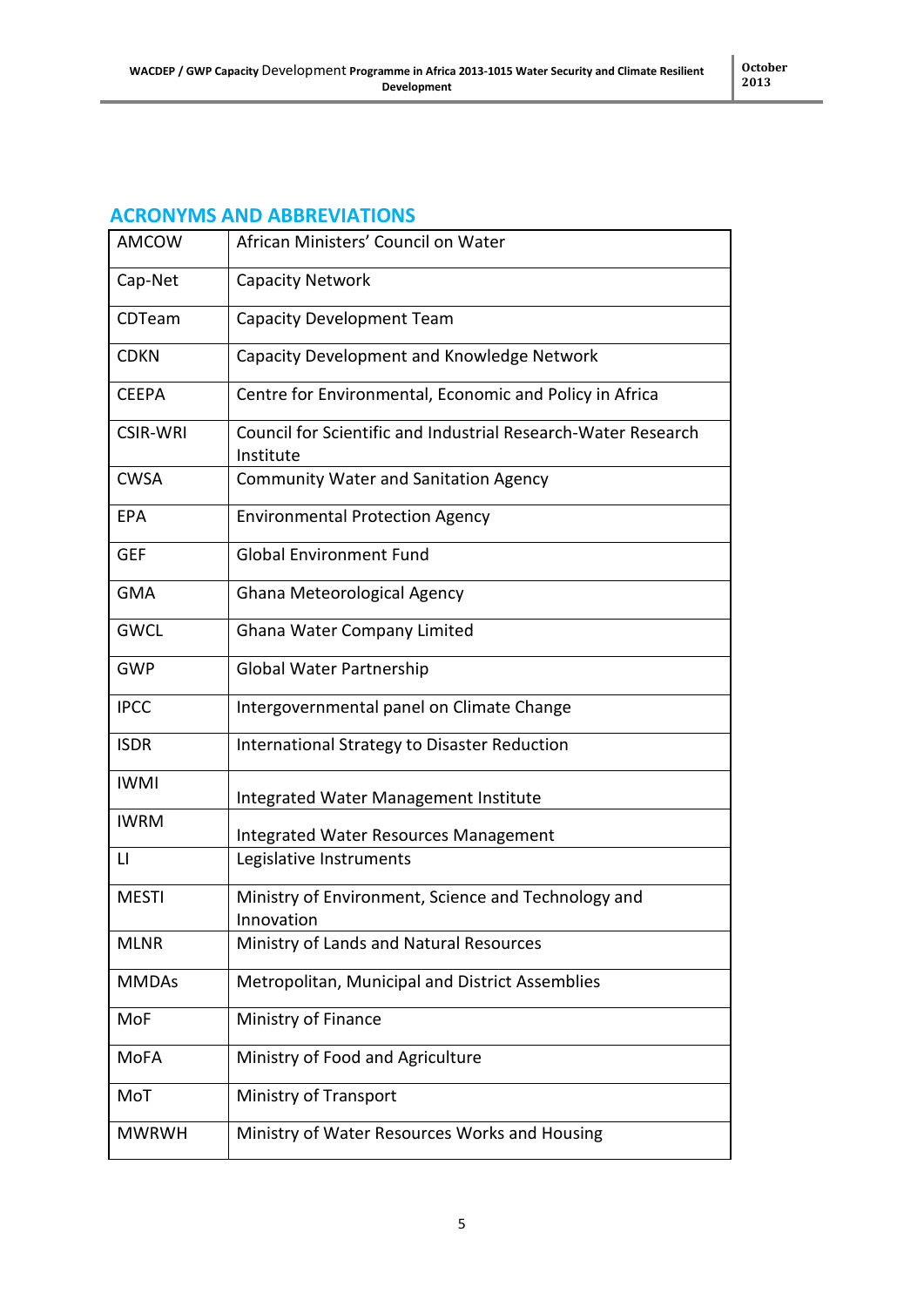| <b>NAPs</b>   | <b>National Adaptation Plans</b>                      |
|---------------|-------------------------------------------------------|
| <b>NDPC</b>   | National Development Planning Commission              |
| <b>NGO</b>    | Non Governmental Organization                         |
| <b>SEA</b>    | Strategic Environmental Assessment                    |
| <b>UNCBD</b>  | United Nations Convention on Biological Diversity     |
| <b>UNCCD</b>  | United Nations Conventions to Combat Desertification  |
| <b>UNDP</b>   | United Nations Development Programme                  |
| <b>UNEP</b>   | United Nations Environment Programme                  |
| <b>UNFCCC</b> | United Nations Framework Convention on Climate Change |
| <b>VBA</b>    | <b>Volta Basin Authority</b>                          |
| <b>VRA</b>    | <b>Volta River Authority</b>                          |
| <b>WACDEP</b> | Water, Climate and Development Programme              |
| <b>WFAP</b>   | Water Evaluation and Planning Model                   |
| <b>WRC</b>    | <b>Water Resources Commission</b>                     |
| <b>WSSD</b>   | World Summits on Sustainable Development              |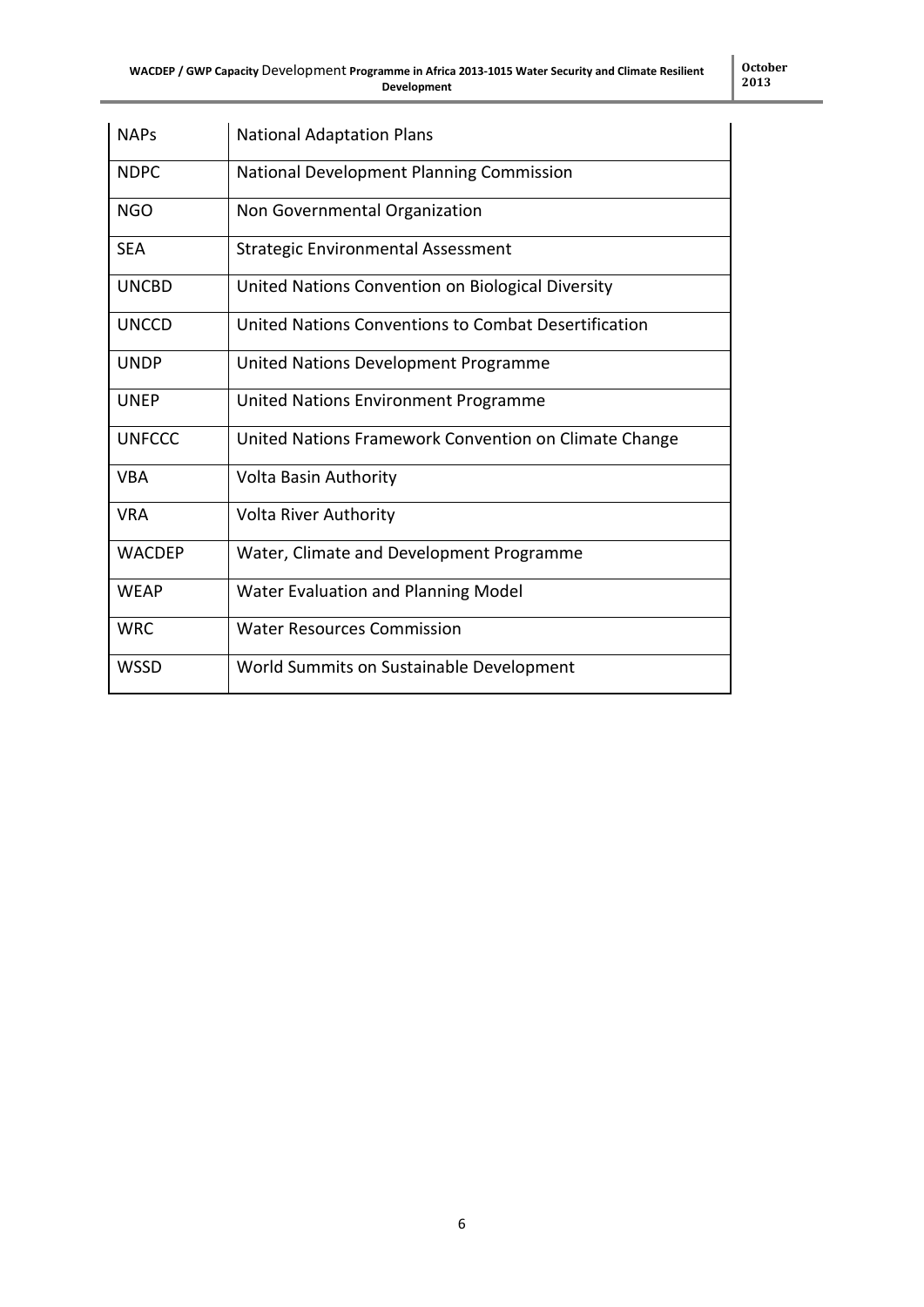## <span id="page-6-0"></span>**1. INTRODUCTION**

Ghana is a developing country that is endowed with freshwater resources. However, the quality of the freshwater is being compromised in recent times, owing to anthropogenic activities. The impacts of climate change pose lots of challenges especially in the northern portions that lie along the fringes of the Sahel as well as the coastal areas. Climate variability and change is affecting the livelihood resources of populations which manifests during droughts and floods leading to destruction of lives and loss of property. The changing climatic conditions are such that water resource is inadequate to satisfy domestic needs and agriculture including livestock rearing/breeding. It is undoubted that a lot of the socio-economic challenges confronting our people in various parts of the country are attributable to climate change. Therefore stakeholders across various levels of development planning and decision making processes must imbibe in them the requisite skills and techniques, and to have the necessary tools and capacity to design and propose options aimed at water security and climate resilient development while at the same time strengthening capacity of the vulnerable populations for adaptation.

The Ghana Country Water Partnership welcomes the training programme on ''Economics of adaptation, water security and climate resilient development'' in Africa 2013-2014targeted at planners and strategic decision makers so as to build mainstreaming mechanisms for water security and climate resilience, and ensuring adaptation responses for national development. This training programme is embedded in the Water, Climate and Development Progromme (WACDEP) that is an initiative of the African Heads of State and implemented within the framework of the African Ministers' Council on Water (AMCOW).

WACDEP is being implemented until 2016 in eight countries: Cameroon, Ghana, Burkina Faso, Mozambique, Zimbabwe, Burundi, Rwanda and Tunisia; four transboundary basins: Volta Basin, Lake Chad Basin, Lake Victoria-Kagera Basin, Limpopo Basin and one shared aquifer: the North Western Sahara Aquifer System. The program encompasses four components as follows:

- (i) Investments in regional and national development;
- (ii) Innovative green solution;
- (iii) Knowledge and capacity development; and
- (iv) Partnership and sustainability.

This capacity strengthening is managed by Niras Natura AB cooperation<sup>1</sup>, CDKN<sup>2</sup>and Cap-Net UNDP<sup>3</sup>, respectively.

To this end, it has been carried out a detailed assessment of the capacity development needs and a plan for the implementation of the WACDEP Capacity Development Programme in Ghana from October 2013 to December 2014.

 $\overline{\phantom{a}}$ 

<sup>&</sup>lt;sup>1</sup>International, multidisciplinary engineering and development consultancy company and Partners.

<sup>&</sup>lt;sup>2</sup>Climate and Development Knowledge Network.

<sup>&</sup>lt;sup>3</sup>United Nations Development Programme - Capacity Building Network.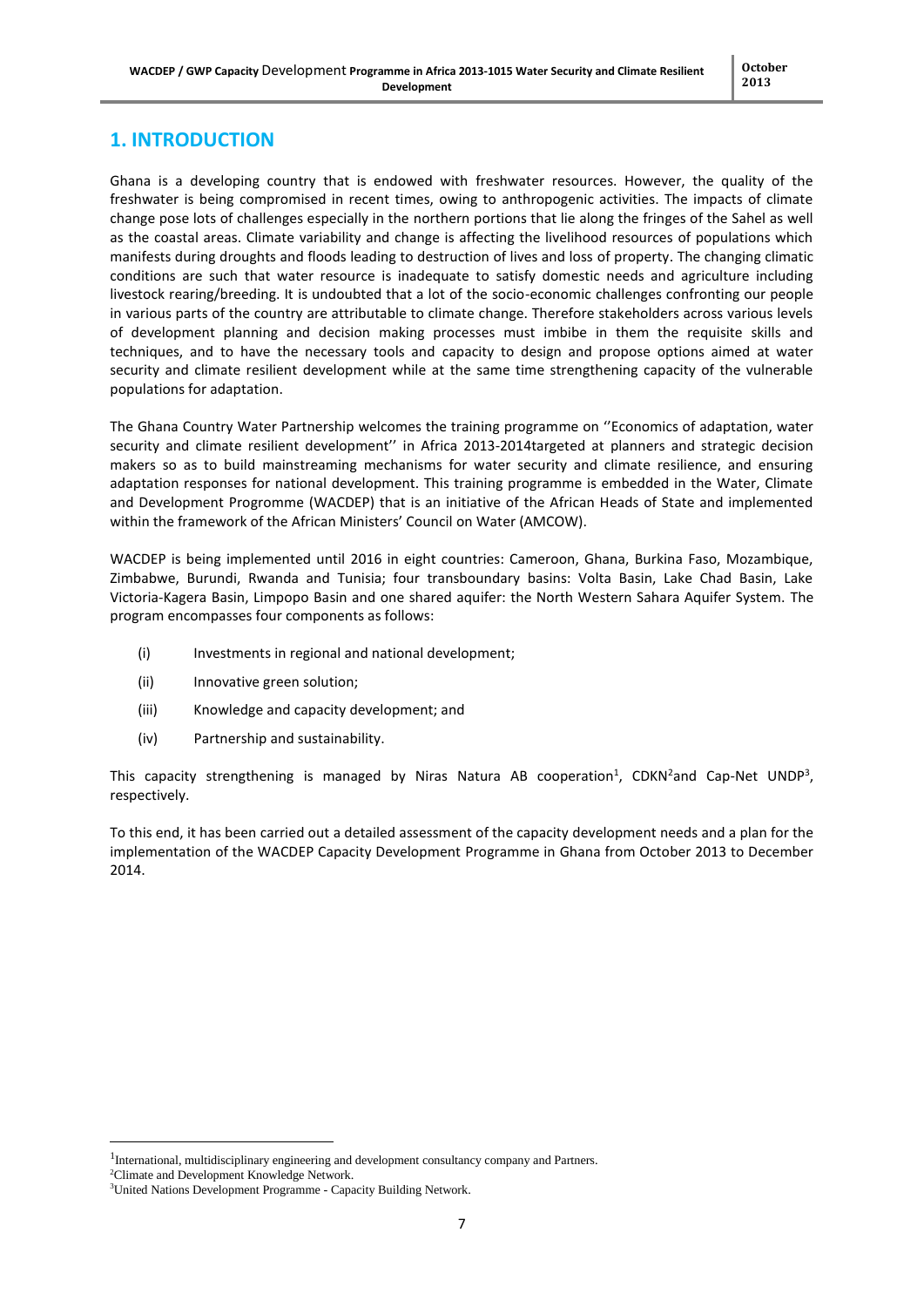## <span id="page-7-0"></span>**2. OBJECTIVE OF STUDY AND EXPECTED RESULTS**

The overall objective of the detailed assessment of capacity development needs is to make a comprehensive assessment of the issues that have a direct impact on the design and implementation of the WACDEP- Capacity development Programme, and to develop the Capacity Development Plan.

The specific objectives of the study are:

- to review based on the rapid assessment report carried out in May-June 2013 major challenges and ongoing and planned processes that the implementation of the Capacity DevelopmentProgramme should be linked with in Ghana;
- to determine options to strengthen water security and climate resilience development based on the identified capacity development needs;
- to identify the Capacity Development Team members and participants;
- to elaborate an overall capacity development plan that provides the basis for the programming and budgeting of the implementation of the programme in the country including training workshops and on job mentoring activities.

The main expected results are

- the detailed major challenges and on-going/ planned processes in terms of water security and climate change in Ghana;
- the list of potential CDTeams' members and participants, their focus and institutional affiliation;
- the capacity development plan for the implementation of the programme in Ghana.

### <span id="page-7-1"></span>**2. METHODOLOGY**

This involved (a) discussions with the Country Chairman of Global Water Partnership and the Executive Secretary/ Program Manager for WACDEP and (b) exploring the findings of the Work Plan 2013 – 2015 for WACDEP and the Baseline Report on Water Security and Climate Resilience in Development Planning in Ghana. Given the fact that these documents were prepared after extensive stakeholder consultations, it was an important knowledge resource for the present study. The other elements involve the processes to recommend the members of the Capacity Development Team as well as participants for the training. It also required planning with the NTC to schedule the training sessions.

## <span id="page-7-2"></span>**3. WACDEP- Capacity Development Programme, objectives and expected outputs**

WACDEP-Capacity development Programme at national level is developed in order to enhance local technical, analytical and institutional capacity for climate resilient development in collaboration with AMCOW, CDKN, UNDP-GEF, CapNet and GWP. This is a key pillar of the WACDEP and NAPs process. Investment planning for climate resilience needs to be informed by sound economic analysis of adaptation.

The objective of this capacity development initiative is to, among other things develop the capacity of planners and technical officers in planning/finance as well as in ministries in charge of environment, agriculture, water, public works, lands and others. The purpose of the training to identify, develop and appraise no/low regrets investments options and integrate these into national planning processes, development plans and programs.

The initiative will contribute to enhance understanding of the economics of adaptation as it relates to mediumand long-term national, sub-national and sectorial development planning as well as in evaluating different adaptation investment projects.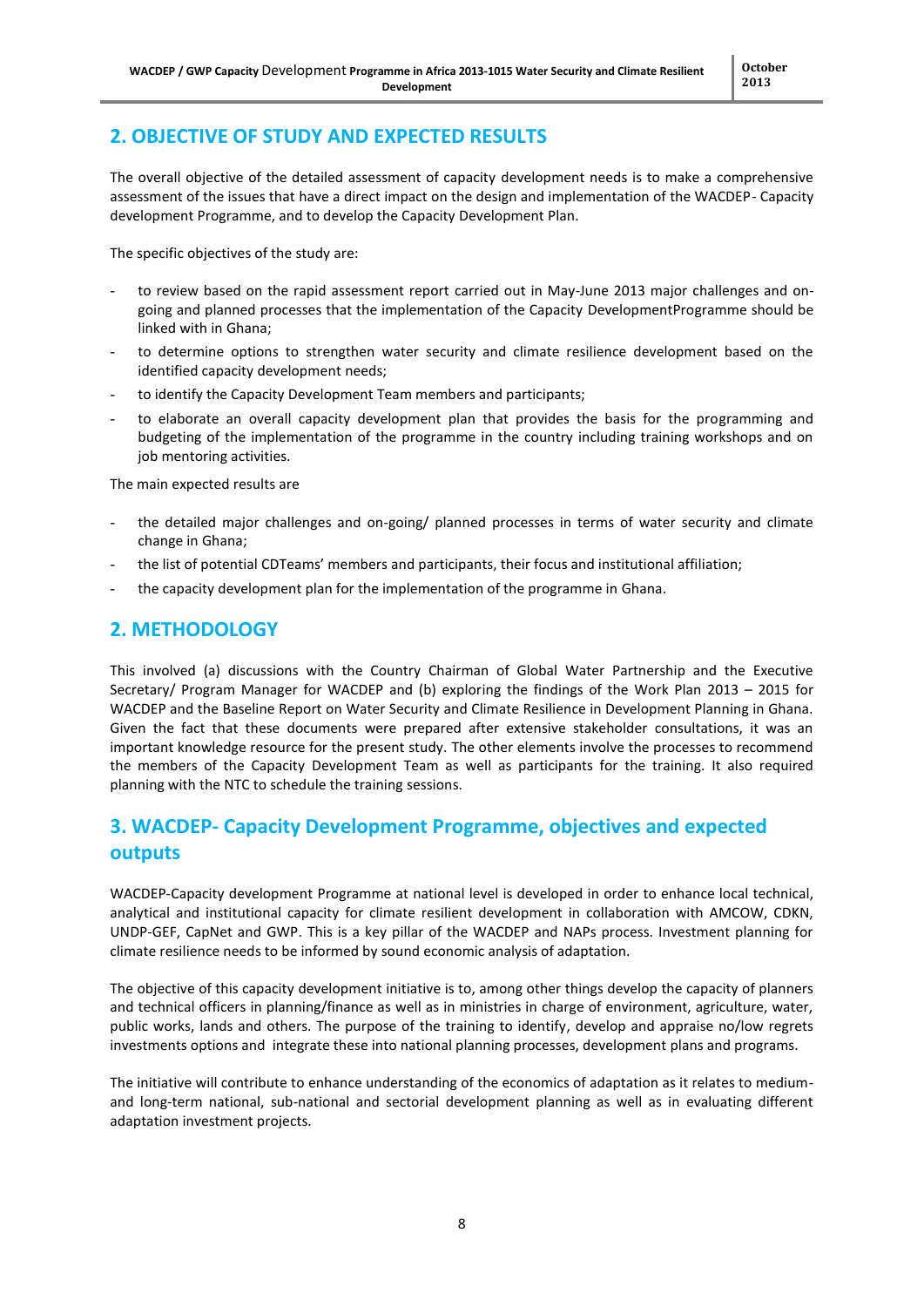The initiative, targeting government planners will produce a cadre of practitioners who can prepare highquality economic analyses related to climate change adaptation projects and programs, and support integration of no/low regrets investments into national development and sectoral plans.

The implementation of the capacity development programme is embedded in GWP and WACDEP regional and country management teams, linked to the UNDP GEF supported portfolio of adaptation projects. Implementation will be conducted in coordination with UNDP country offices, as established following the methodology proposed in the African Union and AMCOW Framework for Water Security and Climate Resilient Development.

The initiative is drawn on local and regional experts as well as promotes North-South and South-South knowledge exchange through involvement of international organizations and academia such as NIRAS with its partners of Stockholm, Yale School of Forestry and Environmental Studies of the USA and the Centre for Environmental Economics and Policy in Africa (CEEPA) in Pretoria. The initiative will also build and benefit from UNDP-GEF's experience in undertaking similar work elsewhere such as the 'economics of the climate change adaptation programme in Asia'.

It will be delivered as a series of training and experience-sharing workshops interspersed with field work, on the job training and application. The Training Programme will be implemented from October 2013 to December 2014 at the national, transboundary and regional level.

The activities of the WACDEP Capacity Development Programme are organized in 8 phases as follows: i) Programme Management; ii) Inception; iii) Learning Material Development; iv) Capacity Development Team Mobilization; v) Regional and Country Assessments and Plans; vi) Production of and Access to Learning Material; vii) Delivery of Capacity Development; and viii) Summary and Reflections.

The initiative is expected to develop the capacities and knowledge required by planners and decision makers in Africa and to enhance skills in the following areas:

- Making an economic case to high level policy makers on the importance of water security and climate resilient development;
- Undertaking climate impact assessment and climate screening;
- Use of economic analysis tools and methods for appraising investment options including use of cost benefit analysis, cost effectiveness assessment and others;
- Robust decision making using the concept of no/low regrets investments;
- Design of financing and investment portfolios for climate resilient development;
- Mainstreaming no/low regrets investments into development processes;
- Monitoring and evaluation of climate resilient development.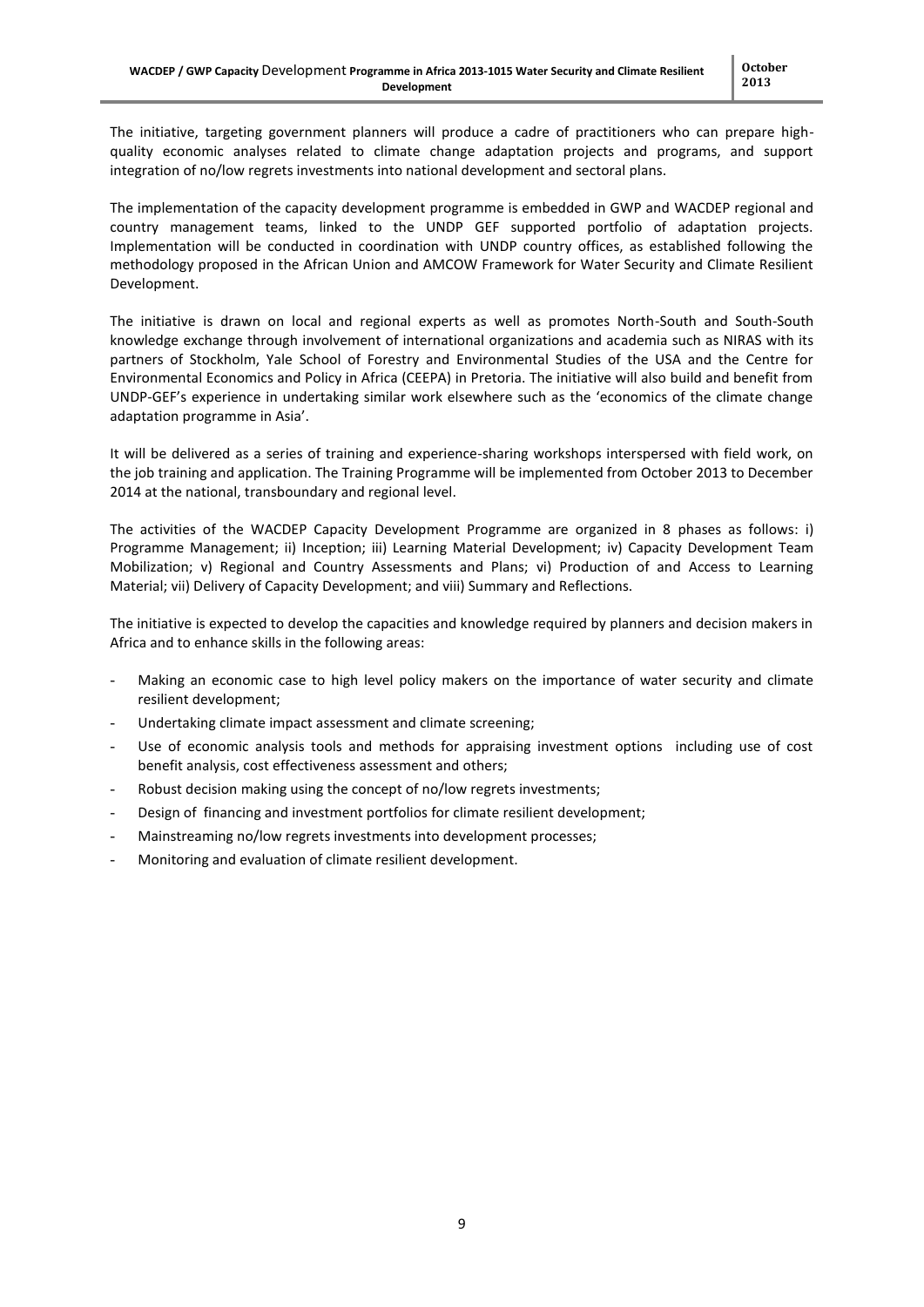## <span id="page-9-0"></span>**4. CONTEXT**

#### <span id="page-9-1"></span>**4.1. Climate change, adaptation, and the future**

Since the Intergovernmental Panel on Climate Change (IPCC) provided evidence about Climate Change in the mid-1970s, Ghana has participated in various Meetings, Workshops, Conferences, etc. at international, regional, sub-regional levels on climate change. They have focused variously on the causes, responsibilities, and impacts and actions to take at international, national and local levels to mitigate and adapt to the impacts of climate change. In addition, Ghana has taken part in negotiations, entered into agreements, made commitments and received technical, capacity development, and financial assistance. These have led at the global level to various international actions such as the United Nations Convention to Combat Desertification, (UNCCD), United Nations Environment Programme UNEP), United Nations Framework Convention on Climate Change (UNFCCC), United Nations Convention on Biological Diversity (UNCBD), World Summits on Sustainable Development (WSSD), International Strategy to Disaster Reduction (ISDR).

Since 1995 national institutions dealing with the sectors of Water, Health, Food and Agriculture, Energy, Lands and Forestry, Environment etc. have developed sector policies, strategies and plans which include how to deal with the impact of climate change on their sectors. *Very recently the National Development Planning Commission introduced in 2010 a Guide Book on integrating Climate Change and Disaster Risk Reduction into National Development Policies and Planning in Ghana*.

The Environmental Protection Agency (EPA), in particular, has facilitated two important studies dealing with climate change. The first was a forecast of the loss of rainfall and the resulting loss of runoff in Ghana that can be expected by the years 2025 and 2050. This was based on assumptions of certain scenarios of greenhouse gas emissions into the atmosphere. Global Circulation Models adapted to the West African region were used. It has also facilitated a study into Vulnerability and Adaptation Assessment of Climate Change Impacts in Ghana.

In 2012 the Government approved the National Climate Change Policy. It deals with:

- agriculture and food security:
- disaster preparedness and response;
- natural resource management; equitable social development;
- energy;
- industrial and infrastructural development;
- policy implementation arrangements;
- institutional roles and responsibilities and legal and regulatory framework.

It is clear that Ghana has made efforts in its development in the water and sanitation environment sectors and to adapt to climate change and respond to Sharm El Sheikh Declaration on water sanitation and climate changeadopted by the African Union Heads of State and Government in July 2008. The coming years is expected to see to the implementation of the policies and sector strategies to drive adaptation to climate change. In this regard, the Country Water Partnership, through her development partners will assist government to pursue in its bid to strengthen adaptive capacities.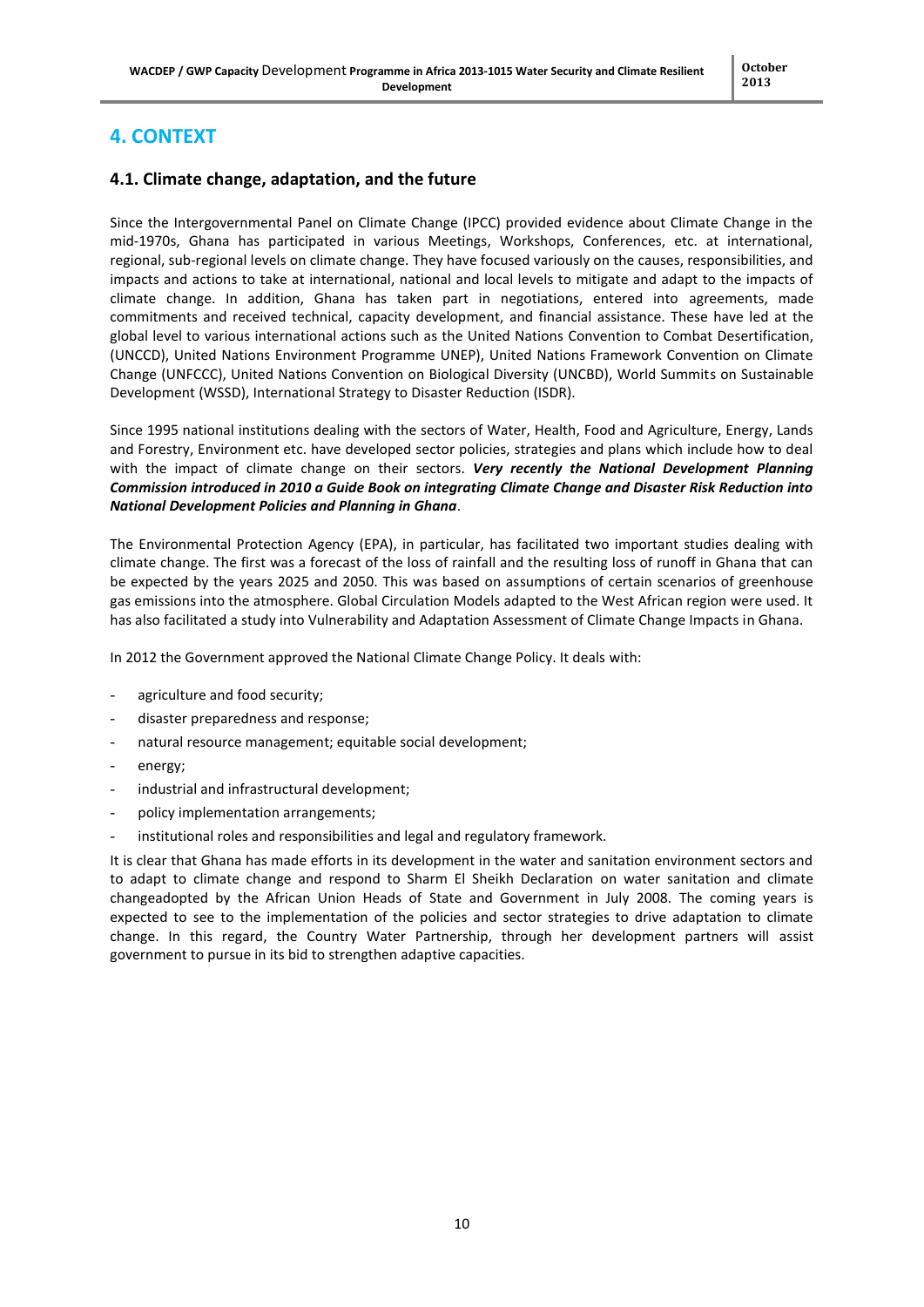## <span id="page-10-0"></span>**4.1.2 Policy and strategies**

For some time, the Government of Ghana has demonstrated goodwill and commitment by directing the relevant state Institutions in coming up with Policies, Legislative Instruments (LI) and Regulations which deal with, and give support to water security and climate resilient development. For instance, since 1995 National Institutions dealing with Sectors of Water, Health, Food and Agriculture, Energy, Lands and Forestry, Environment, Water Resources, etc. have developed Sector Policies, Strategies and Plans which include how to deal with the impact of climate change on their Sectors. Very recently, the National Development Planning Commission introduced in 2010 a Guide Book on Integrating Climate Change and Disaster Risk Reduction into National Development Policies and Planning in Ghana.

Once investment analysis on water and related projects have been carried out, subject to the approval of the National Development Planning Commission (NPDC), financing is generally from the Government's Budgetary allocations and Development Partners. The NPDC has been established to plan and advise Government to invest in projects which bring about sustainable social and economic growth to meet targets determined by the Government. It is worthy to note that before the Sector Institutions and the NDPC submit projects to the Ministry of Finance for investment by Government and other Donor Agencies they should be assured that water will be available under various scenarios of climate variability and change. Secondly, the projects must be adapted to withstand the risks of disaster to which climate variability and change will expose them.

#### <span id="page-10-1"></span>**4.1.3 Human, financial and information resources**

At the national level, some of the key Staff at the Ministries, Agencies and Departments have had opportunities to participate in national and International Conferences, Workshops and Seminars on water security and climate resilient development. They have not had formal training on the issues we are concerned about. In view of the fact that all these Agencies and Departments have been decentralized to the Regional and District levels and planning has to be done "bottom up", Staff at these levels have not been prepared adequately to deal with climate change issues for water security and climate resilient development. **They lack the requisite knowledge and skills let alone to improve upon them.**

Senior Staff of the following Institutions: Water Resources Commission (WRC), Environmental Protection Agency (EPA) of the Ministry of Environment, Science and Technology and Innovation (MESTI), Water Research Institute (WRI), Volta River Authority (VRA), Ministry of Food and Agriculture (MoFA), Ministry of Water Resources, Works and Housing (MWRWH), Ghana Water Company Ltd. (GWCL), Community Water and Sanitation Agency (CWSA), Ministry of Lands and Natural Resources (MLNR), National Development Planning Commission (NDPC), Ministry of Finance (MoF), Metropolitan Municipal and District Assemblies (MMDAs) and Ghana Meteorology Agency (GMA) of the Ministry of Transport (MoT) have, at one time or the other, attended Meetings, Workshops, Conferences and Seminars on climate change issues related to water and other relevant issues. In view of this, they are knowledgeable superficially. There is, therefore, the need for them to be trained on these issues.

#### <span id="page-10-2"></span>**4.2. Legal and institutional frameworks**

#### <span id="page-10-3"></span>**4.2.1 Legal framework**

The lead Agencies in Water Security on one hand and Climate Resilience development on the other hand are Water Resources Commission (WRC) and the Environmental Agency respectively. In 1996 the Parliament passed ACT 522 to vest water resources in the President of the Republic and for it to be managed by a Water Resources Commission. The ACT also gave authority to regulate and manage the utilization of water resources and the co-ordination of any policy in relation to them. Its functions include among others comprehensive, planning, granting of water rights, data collection and dissemination of information in water resources, monitor and evaluate programmes for operation and maintenance of water resources, advise pollution control agencies, on matters concerning pollution of waters.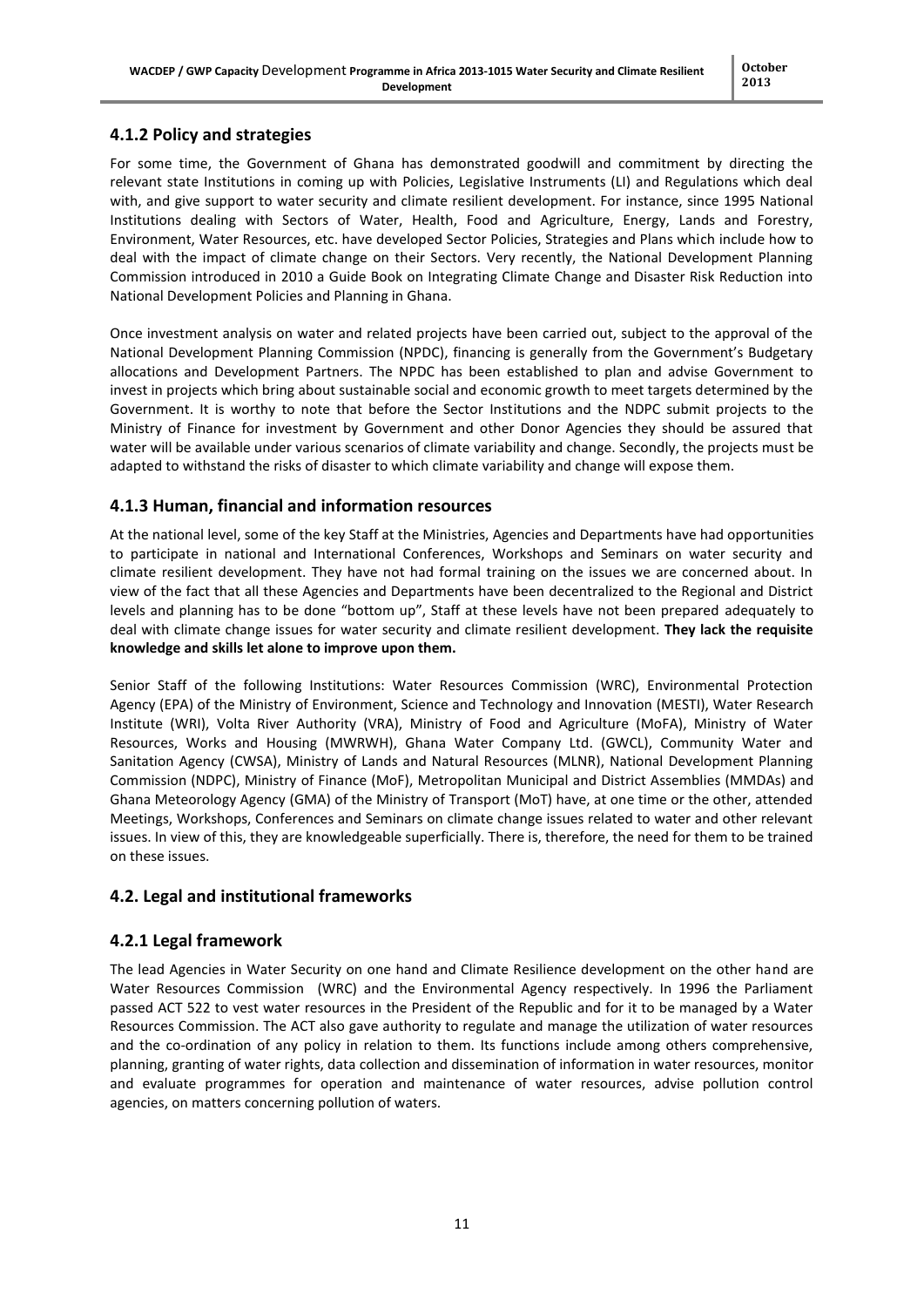The Water Resources Commission in pursuit of its mandate has:-

- i. Championed the preparation and approval of a comprehensive National Water Policy in 2007,
- ii. Adopted an Integrated Management approach at managing the water resources of the country instead of the sectoral approach which existed before the Commission was established,
- iii. Provided leadership and advised Government on the management and use of the water resources which Ghana shares with neighboring countries in the Volta River Basin, resulting in the establishment of the Volta Basin Authority (VBA),
- iv. Established Six (6) out of seventeen (17) River Basin Boards,
- v. Assessed the;
	- a) Surface and ground water availability at the national level and in the six (6) river basins,
	- b) Current and long term water demand for the various sectors and the aquatic ecosystem up to 2030;
	- c) The balance between water availability under various scenarios of climate variability and change of the present and the projected future up to 2030.It uses the "Water Evaluation And Planning" (WEAP) Model of the Stockholm Environment Institute.
- vi. Had two Legislative Instruments (LI) for water resources regulation promulgated. The titles are:
	- a) Water Use Regulations LI 1692 of 2001. This LI demands that any person who wishes to have water for domestic, commercial, industrial, municipal, agricultural, power generation, fisheries, etc. purposes shall apply for a water permit from the Commission,
	- b) Drilling License and Groundwater Development Regulations LI 1827of 2006 requires that any person who wishes to construct a well for the abstraction or monitoring of groundwater for research should obtain a water drilling license from the Commission,
- vii. Obtained external assistance to strengthen water resources information agencies namely for hydro meteorological data: the Ghana Meteorological Agency, of the Ministry of Transport and Communication, the Hydrological Services Division of the Ministry of Water Resources Works and Housing (Hydrological data) and Water Research Institute of the CSIR for groundwater and aquatic ecosystem data,
- viii. Entered into a Memorandum of Understanding with the Environmental Protection Agency on surface and ground water quality and the discharge of wastes into water bodies,
- ix. Instituted the application of Strategic Environmental Assessment (SEA) principles to its integrated water resources plans for the river basins,
- x. Prepared a Buffer Zone Policy and Strategy for Catchment Management awaiting cabinet approval,
- xi. Established a National Dam Safety Unit to ensure that dam design, construction, operation and decommissioning are properly done to avoid damage to infrastructure, communities etc. A Dam Safety Regulation has been prepared and it is presently being processed to be promulgated as Legislative Instrument.
- xii. Entered into a Memorandum of Understanding with the Environmental Protection Agency (EPA) for the protection and conservation of Water Quality.

In 1994 based on an Environment Policy developed in 1992, ACT490 was passed to establish a new Environmental Protection Agency required to prescribe standards and guidelines relating to the pollution of air, water, land and other forms of environmental pollution including the discharge of wastes and the control of toxic substances and their enforcement. Following the mandate given to it the Environmental Protection Agency has:

- Promulgated LI 1652 Environmental Assessment Regulations of 1999. This requires that no person shall undertake certain identified activities which have an impact on the environment without registering it and obtaining a license before from the Agency. In the case of the water environment it covers not only impact on the quality but also on the ecological changes and processes as they affect communities, habitats, flora and fauna. Provided advice to Government to ratify a number of international conventions on Desertification and Climate Change.
- Replaced the 1992 Environmental Policy with a new National Environment Policy of 2012.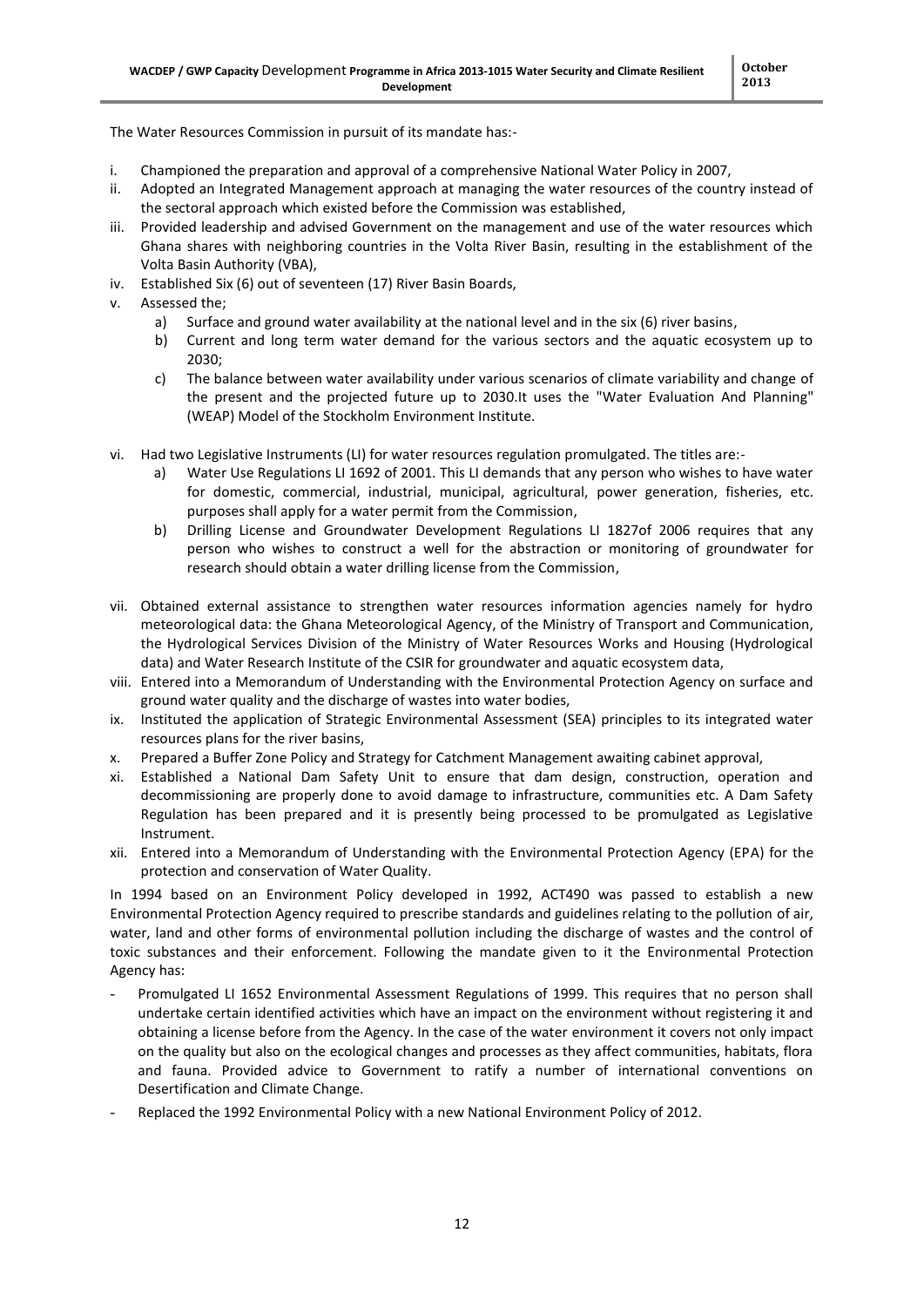#### <span id="page-12-0"></span>**4.2.2 Institutional set-up, mandates, roles and responsibilities**

As indicated earlier, the Water Resources Commission (WRC) is mandated by an ACT establishing it to work for water security whereas the Environmental Protection Agency (EPA) is responsible for issues relating to climate resilience development. The NPDC is deeply involved in the activities of these two bodies. Whereas the EPA is decentralized to the Regional and District levels, both WRC and NDPC exist as national Institutions. The WRC, amongst others, is responsible for the preparation of Integrated Water Resources Management (IWRM) Plans either at the national, basin or local levels.

Apart from the three main Institutions mentioned earlier, another national Institution which deals primarily, in water security is the Water Research Institute (WRI) of the Council for Scientific and Industrial Research (CSIR). This Institute has a highly trained Staff to undertake research in both surface water and groundwater resources.

On the international scene, International Water Management Institute (IWMI) has a base in the country. Incidentally, its location is close to that of the WRI. It must be mentioned that a number of Development Partners are involved not only in water utilization projects but also in funding of studies related to water security and climate resilient development. For instance, the EPA, with the assistance from Netherland Climate Assistance Programme, has come up with a document on GHANA CLIMATE CHANGE IMPACTS, VULNERABILITY AND ADAPTATION ASSESSMENTS. NGOs, for example, Water Aid and ProNet are involved in water utilization projects only.

#### <span id="page-12-1"></span>**4.3 Challenges and capacity development needs**

Although there are ten (10) Public Universities and over twenty (20) Private University Colleges, none of them has developed tailor– made Curriculum on Water Security and Climate Resilient Development. Presently, the Kwame Nkrumah University of Science and Technology in Kumasi runs a course in Water Resources Management at the Master's level. The project would take steps to provoke thinking into building modules for Water Security and Climate Resilient Development. As institution of higher learning, their participation in the capacity development programme would be key to the delivery of the long term benefit for the sub-region, training Ghanaians and non-Ghanaians in this domain in a sustainable manner.

Type of skills that are needed at the national level to integrate water security and climate resilience into national development process are the ability to undertake the following job requirements:

- Identify the Sector Policies, Sector Strategic Development Programmes (long and medium) and water related projects in climate change management issues e.g., food, energy, environment etc. to be submitted to the NPDC.
- Identify which projects have been screened for (i) water security (ii) climate resilience by the Water Resources Commission and (iii) the processes and methods used to get them admitted into the National Development Plan.
- Identify water related development in Sectors, such as, Highways, Forestry, Mining, Housing, Environment etc.
- Identify water components in their development in order to assess how they can be adapted to withstand disasters due to water security and climate change.
- Prepare guidelines for screening such projects for investment analysis.
- Prioritize water secure and climate resilient projects to select those that can be put forward for investment because of their no or low regrets investment.
- Project preparation to meet the special requirements of financing Agencies.
- Monitoring and Evaluation.
- Analysis economics of projects to show that the long term benefits from the intended projects will outweigh or equal to the cost of investment.
- Develop investment financing strategies.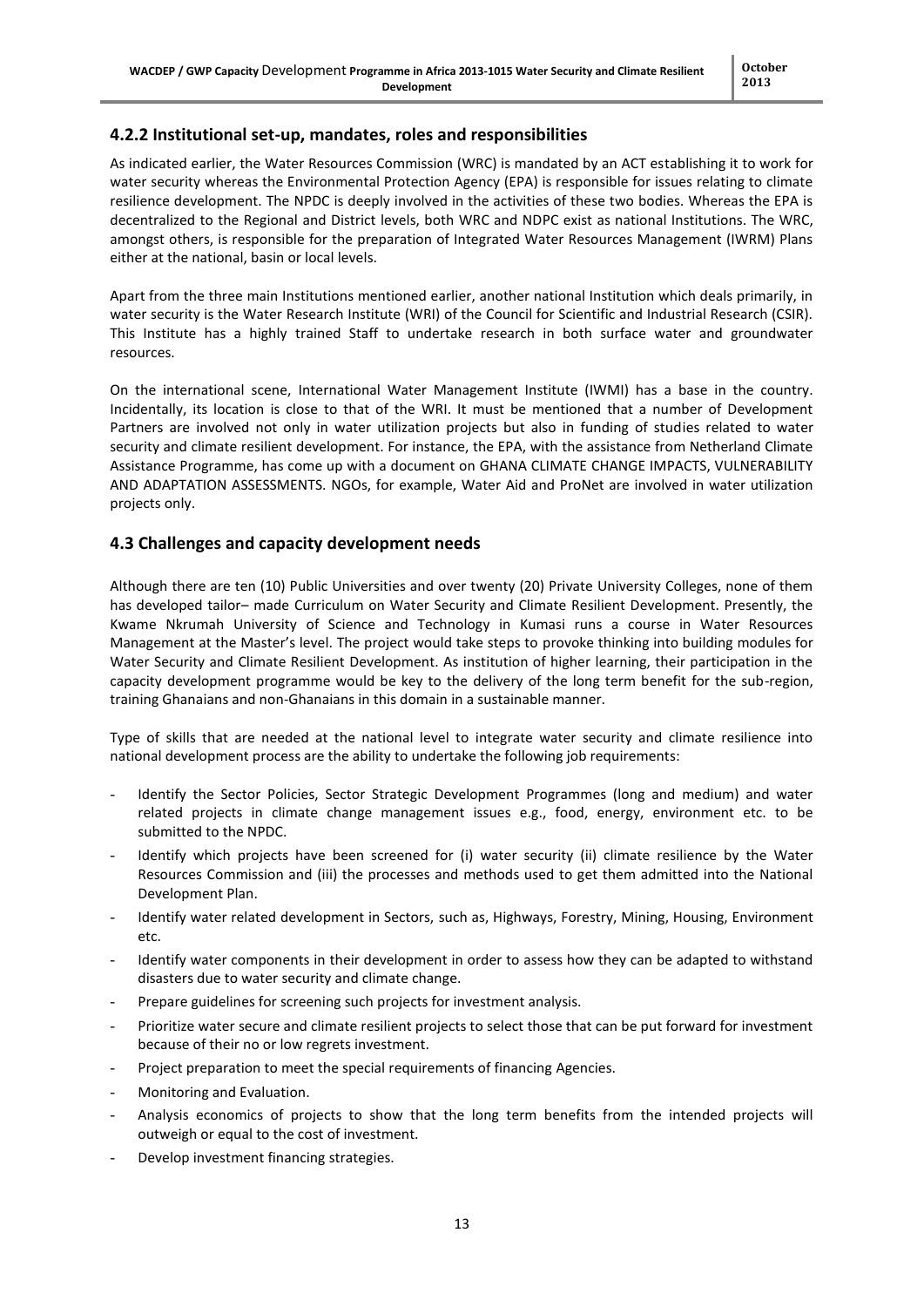Develop and implement a communication strategy to create awareness and build political commitment among the Executive arm of Government and Members of Parliament, particularly, the Select Committee on Water, Works and Housing.

## <span id="page-13-0"></span>**4.4. Key on-going development processes and links with WACDED and the capacity development programme**

The National Development Planning Commission (NDPC) has developed the National Medium Term Development Policy Framework (2014 – 2017) to guide the Ministry, Department and Agencies as well as the Metropolitan, Municipal and District Assemblies in the development of their Medium Term Development Plans. Following, the annual Work Plans would be developed and sent to the NDPC to facilitate funding with the Ministry of Finance. The training process will support this effort to integrate water security in their operational plans.

Secondly, a number of initiatives have been identified in some of the institutions involved with the capacity development of WACDEP. This includes the White Volta Flood Hazard Assessment, Forecasting and Early Warning System Project funded by the World Bank and implemented by the Water Resources Commission. The project brings on board institutions like the Hydrological Services Department and Ghana Meteorological Agency. The project aims to support institutions, development capacity to apply models for forecasting hydrological impacts while developing early warning systems in the process. This aspect feeds into the Work Package 7 of WACDEP which calls for synergy development with the WACDEP host institution in the delivery of this training and which could influence planning in water security and climate resilient development.

Whereas a number of the institutions have not responded to the call to share ongoing projects with the WACDEP coordination team, the first training session would be used to complement this effort to fill gaps while identifying synergies to strengthen orientations in the aspects of planning in the different sectors.

#### <span id="page-13-1"></span>**4.5. Strategy to address identified learning needs**

Recognizing the lack of human capacity for effective planning, it is important to begin from scratch the training sessions by exploring the systems and approaches to planning in the various institutions in order to craft effective and tailored skill development.

The second aspect will see to integration of water security and climate resilient development. In the elaboration of the Medium Term Development Plans, it will be critical to ensure a tailored training to catalyze the planning process. This will be followed by mentoring process to ensure that participants applied the tools to real organizational situations. Feedback mechanisms will be put in place at the beginning of the training sessions and channels will be established to foster responses to challenges in the planning process. Above all, the studies to be conducted within the framework of WACDEP will be such that the products will be integrated in the training process so that practical aspects would be devised to support participants in planning at their various jurisdictions.

A critical challenge however, is the time to commence the training. It is not certain that holding the first meeting could take place in December. The Project Management Team will see how to review some of the plans while ensuring that they are well managed with inputs from the capacity development and learning process.

#### <span id="page-13-2"></span>**4.6. Selected Capacity Development Team members**

The selection of the capacity development team was informed by the need to ensure that sustainable mechanisms were factored into the process as well as expertise in the fields of:

- Water resources and climate,
- Economics of projects and financing strategies, and
- Policy, stakeholder analysis and vulnerability assessment.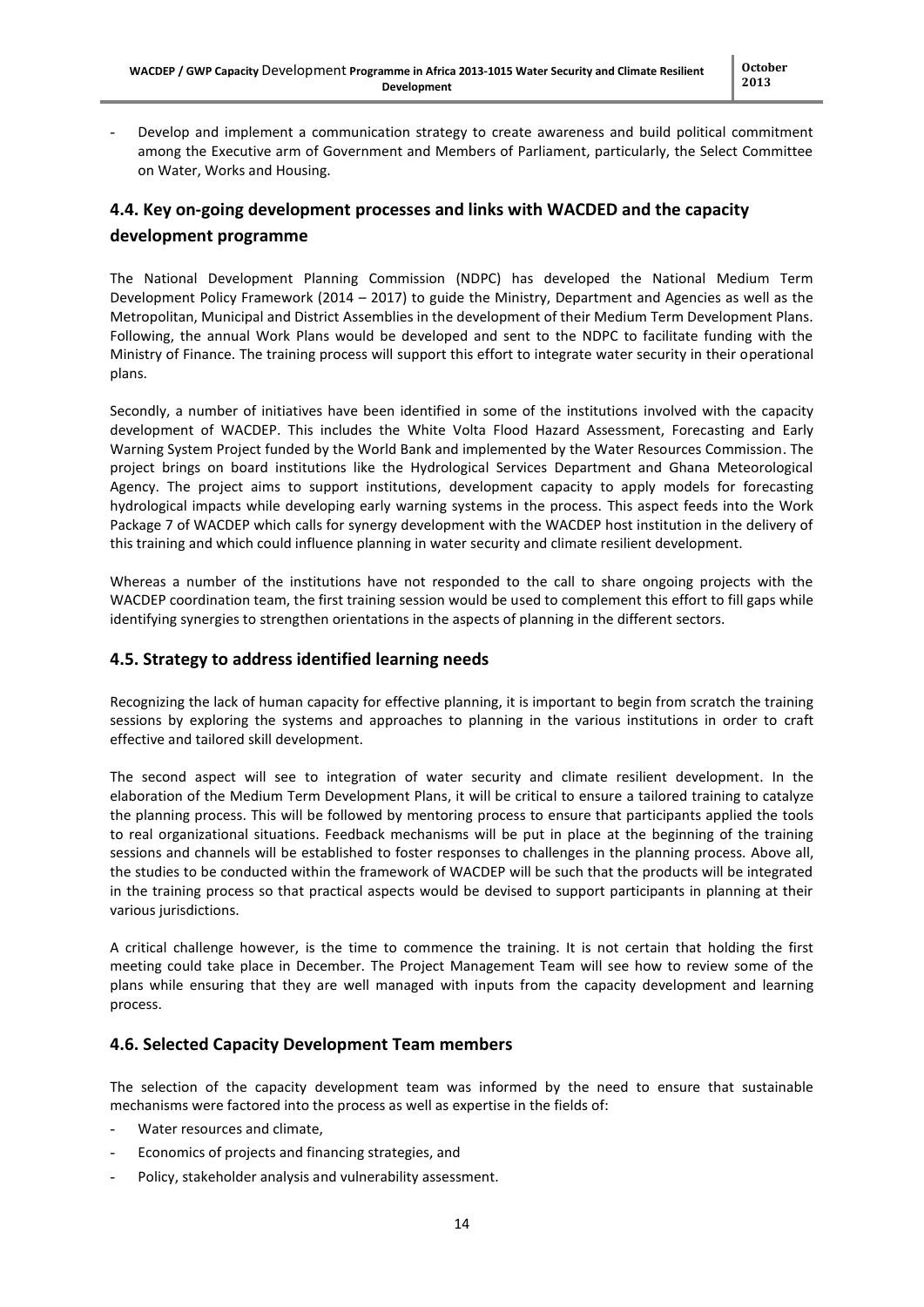In all, six applicants were received including five (5) men and a woman from the academia and state institutions as well as private consultants. The list is shown in table below:

| <b>No</b> | <b>Name</b>                   | Institution/Organisation                                      | <b>Training option</b>                               | Contact                                                        |
|-----------|-------------------------------|---------------------------------------------------------------|------------------------------------------------------|----------------------------------------------------------------|
|           | Mr. Frank Ohene<br>Annor      | Kwame Nkrumah University of<br>Science and Technology, Kumasi | Water Resources /<br>Climate                         | costeryz@yahoo.co.uk;<br>costeryz@gmail.com                    |
|           | Mr. Ben Ampomah               | Water Resources Commission,<br>Accra                          | <b>Economics &amp; Projects</b><br>Financing         | byampomah@yahoo.com                                            |
| 3         | Dr. Emmanuel Tachie-<br>Obeng | <b>Environmental Protection</b><br>Agency, Accra              | Policy, stakeholders,<br>vulnerability<br>assessment | etachieobeng@gmail.com<br>+233(0)208196879<br>+233(0)240973625 |
|           | Dr. Yaw Opoku<br>Ankomah      | <b>Private Consultant</b>                                     | Water Resources/<br>Climate                          | y ankomah@yahoo.com                                            |
| 5         | Mrs. Bertha Dartey            | Natural Resources Institute,<br>University of Greenwich       | Water Resources/<br>Climate                          | berthadarteh@yahoo.co.uk<br>+233(0)244157289;                  |
| 6         | Mr. Kwame Odame-<br>Ababio    | <b>Private Consultant</b>                                     | <b>Water Resources</b><br>Management                 | odameababio@yahoo.com                                          |

Above all, their individual strengths should be complementary which was found to be consistent with the selected team.

The applications received from various institutions to have their staff capacities strengthened with planning techniques and tools were screened to ascertain their strengths in respect of the subjects under the capacity development programme. In the end, the list of persons in the table below was recommended for engagement by NIRAS NATURA, implementer of the capacity development component.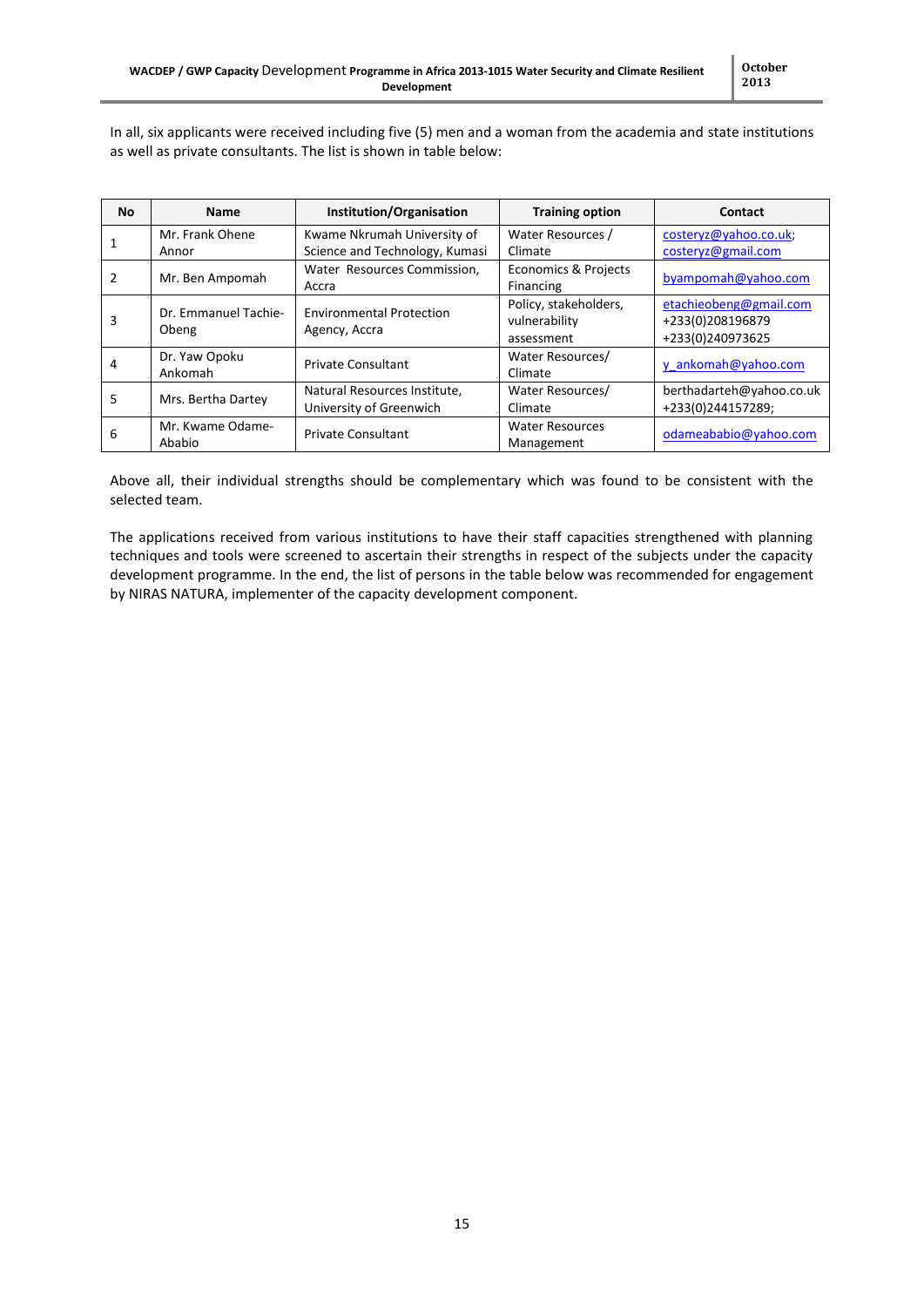| <b>No</b>      | <b>Domain</b>                                                                               | <b>Name</b>                  | Academic<br>qualification                | <b>Institution/Orga</b><br>nisation                                       | <b>Relevant work</b><br>experience                                                                                    | Contact                                                                    |
|----------------|---------------------------------------------------------------------------------------------|------------------------------|------------------------------------------|---------------------------------------------------------------------------|-----------------------------------------------------------------------------------------------------------------------|----------------------------------------------------------------------------|
| $\mathbf{1}$   | <b>Expert Trainer</b><br>in policy,<br>stakeholders<br>invlovement,<br>vulnerability.       | Dr. Emmanuel<br>Tachie-Obeng | Doctorate                                | Environmental<br>Protection<br>Agency, Accra                              | Involved with<br>capacity<br>development<br>and consultancy<br>services                                               | etachieobeng@g<br>mail.com<br>+233(0)20819687<br>9<br>+233(0)24097362<br>5 |
| $\overline{2}$ | <b>Expert Trainer</b><br>in economics<br>and finance of<br>projects                         | Mr. Ben<br>Ampomah           | <b>Masters</b>                           | Water<br>Resources<br>Commission,<br>Accra                                | Involved with<br>capacity<br>development in<br>institutional<br>frameworks and<br>economics of<br>water<br>management | byampomah@yah<br>00.com<br>+233(0)24487413<br>8                            |
| 3              | <b>Expert Trainer</b><br>in hydro-<br>physical issues<br>/ Water<br>Resources<br>Management | Mr. Frank<br>Ohene Annor     | <b>Masters</b><br>(Doctorate<br>ongoing) | Kwame<br>Nkrumah<br>University of<br>Science and<br>Technology,<br>Kumasi | Involved with<br>capacity building<br>in IWRM and<br>climate change                                                   | costeryz@yahoo.c<br>o.uk;<br>costeryz@gmail.c<br><sub>om</sub>             |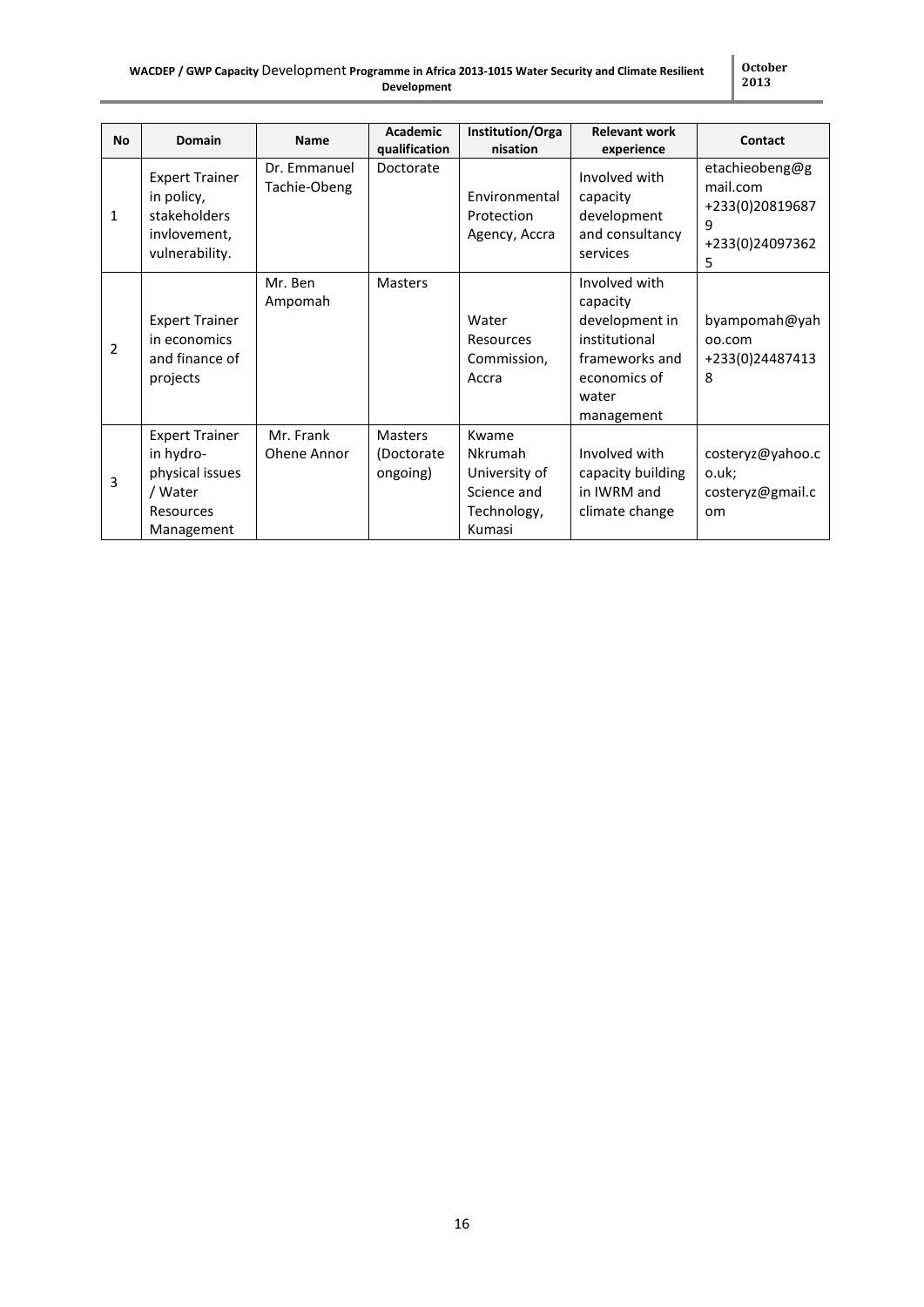#### **4.7. Selected participants**

The participants were drawn from government institutions in the fields of food, environment, development planning and water management. The participants were considered at two levels: lower level planners and those at senior/strategic management levels. The table below presents the list:

#### **List of 12 Participants Planners**

<span id="page-16-0"></span>

| S/N          | Ministry/<br><b>Sector</b>           | Institutions/<br><b>Department</b>    | <b>Participants</b><br><b>Potential</b> | <b>Background</b>                                                               | <b>Position in the</b><br><b>Institution</b>         | <b>National Planning</b><br><b>Processes</b>                                    | Correspondent<br><b>WACDEP WPs</b> | <b>Contact</b>                                                  |
|--------------|--------------------------------------|---------------------------------------|-----------------------------------------|---------------------------------------------------------------------------------|------------------------------------------------------|---------------------------------------------------------------------------------|------------------------------------|-----------------------------------------------------------------|
| $\mathbf{1}$ |                                      |                                       | 1. Manatsa<br>Ruzengwe                  | Natural<br>Resources,<br>Agriculture,<br>Land, Water<br>Resources<br>Management | <b>Chief River</b><br>Protection Eng.                |                                                                                 | WP2, 5                             | manatsa.ruzengwe<br>@yahoo.com                                  |
| 2.           |                                      | <b>Water Resource</b><br>Management & | 2. Gerald<br>Mundondwa                  | Civil Engineer                                                                  | <b>River Protection</b><br>Eng.                      | Lead Ministry on<br>Environment,<br>Climate and Water                           | WP2, 5                             | gerald.phi@gmail.c<br>om                                        |
| 3.           | Environment.<br>Water and<br>Climate | Development                           | 3. Kudakwashe<br>Kayirasora             | Civil Engineer                                                                  | Hydrologist                                          | spearheading the<br><b>NCCRS</b> process<br>which is also being<br>supported by | WP2, 5                             | kudakwashekayiras<br>ora@gmail.com                              |
| 4.           |                                      |                                       | 4. Nesbert Shirihuru                    | Economist                                                                       | <b>Rural Wash Officer</b><br>(Economist)             | <b>WACDEP Zimbabwe</b>                                                          | WP3, 4                             | nshirihuru@gmail.c<br>om                                        |
| 5.           |                                      | Environment                           | 5. Kundishora<br>Mpandaguta             | Geography and<br>Environmental<br><b>Studies</b>                                | <b>Principal Natural</b><br><b>Resources Officer</b> |                                                                                 | WP2, 5                             | kmpandaguta@env<br>ironment.gov.zw;<br>mpandaguta@gmai<br>l.com |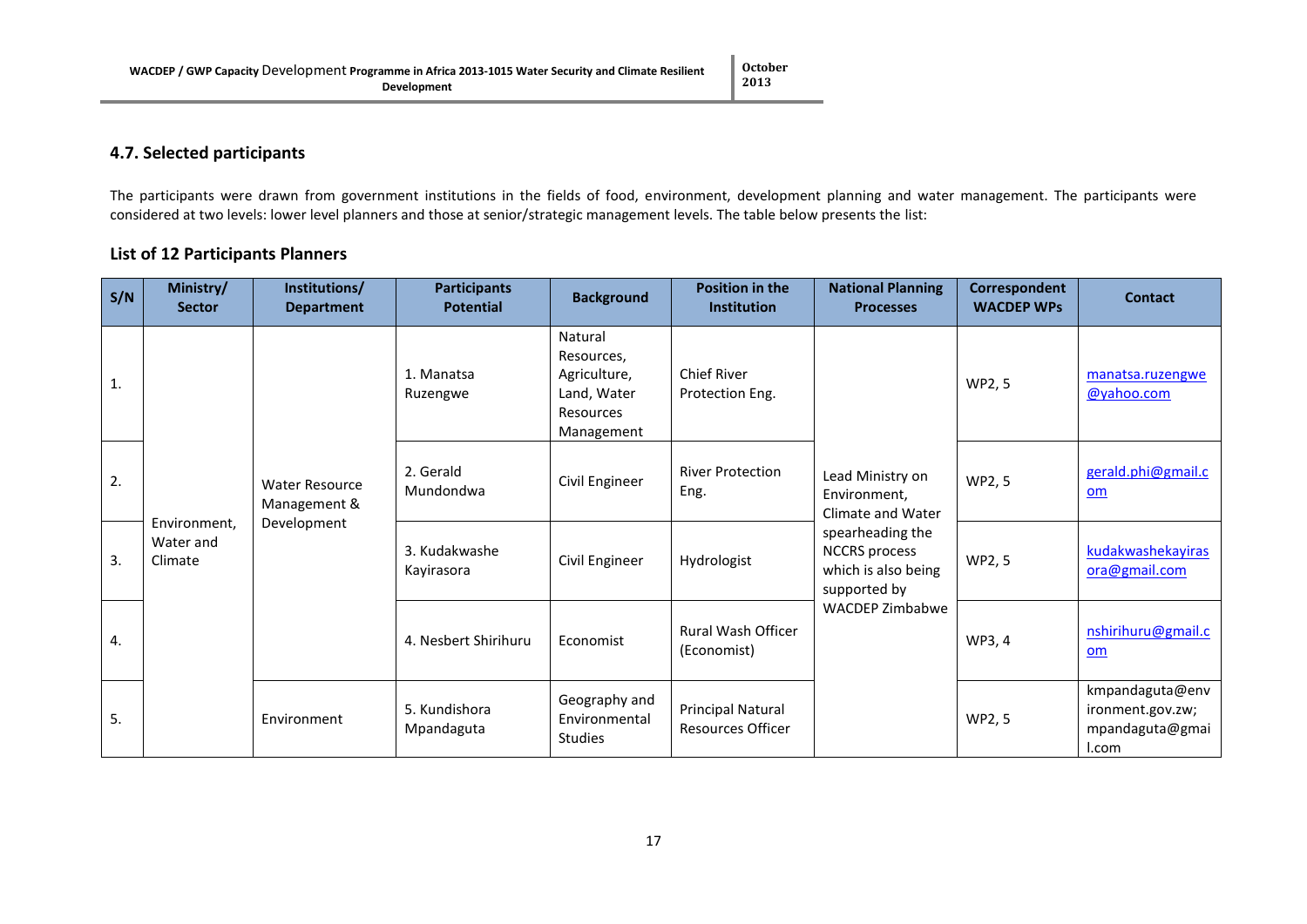#### **WACDEP / GWP Capacity** Development **Programme in Africa 2013-1015 Water Security and Climate Resilient Development**

**October 2013**

| S/N | Ministry/<br><b>Sector</b>                                | Institutions/<br><b>Department</b>                             | <b>Participants</b><br><b>Potential</b> | <b>Background</b>             | <b>Position in the</b><br><b>Institution</b>             | <b>National Planning</b><br><b>Processes</b>                                                 | Correspondent<br><b>WACDEP WPs</b> | <b>Contact</b>                                         |
|-----|-----------------------------------------------------------|----------------------------------------------------------------|-----------------------------------------|-------------------------------|----------------------------------------------------------|----------------------------------------------------------------------------------------------|------------------------------------|--------------------------------------------------------|
| 6.  |                                                           | Meteorology                                                    | 6. Linia Mashawi                        | Meteorologist<br>(Physics)    | Climate<br>Applications<br>Specialist                    |                                                                                              | WP2, 5                             | Imashawi@gmail.c<br>om                                 |
| 7.  |                                                           | ZINWA                                                          | 7. Charles Dini                         | Civil Engineer                | <b>Planning Manager</b>                                  |                                                                                              | WP2, 5                             | cdini@zinwa.co.zw                                      |
| 8.  | Energy &<br>Power<br>Development                          | Energy                                                         | 8. Johannes<br>Mukambaiza               | Chemistry and<br>Biochemistry | Energy<br>Development<br>Officer                         | Energy; Cleaner<br>energy options<br>such as Solar,<br>biogas                                | WP2, 5                             | mukambaizaj@yah<br>oo.co.uk                            |
| 9.  | Agriculture,<br>Mechanisatio<br>n & Irrigation<br>Develop | Agricultural<br>9.Kennedy Mabehla<br><b>Extension Services</b> |                                         | Agriculture                   | Principal<br>Agricultural<br><b>Extension Specialist</b> | Food; Irrigation<br>development to<br>counter reduced<br>rainfall activity,<br>Adaptive crop | WP2, 5                             | kmabehla@hotmail<br>.com                               |
| 10. |                                                           | Agricultural<br>Economics                                      | 10. Alfios Mayoyoh                      | Economist                     | <b>Principal Economist</b>                               | varieties                                                                                    | WP3, 4                             | amayoyoh@gmail.c<br>om                                 |
| 11. | Local<br>Government                                       | Civil Protection                                               | 11. Lameck Betera                       | Economist                     | Principal Officer                                        | <b>Disaster Reduction;</b><br>Natural disasters<br>forecasting and<br>monitoring projects    | WP7, 8                             | lbetera@eprzim.co.<br>ZW;<br>lbetera1968@gmail<br>.com |
| 12. | Ministry of<br>Finance &<br>Economic<br>Development       | Policy Planning &<br>Coordination                              | 12. Tafadzwa<br>Mushope                 | Economist                     | <b>Principal Economist</b>                               | Project financing<br>and policy                                                              | WP3, 4                             | tmushope@gmail.c<br>om                                 |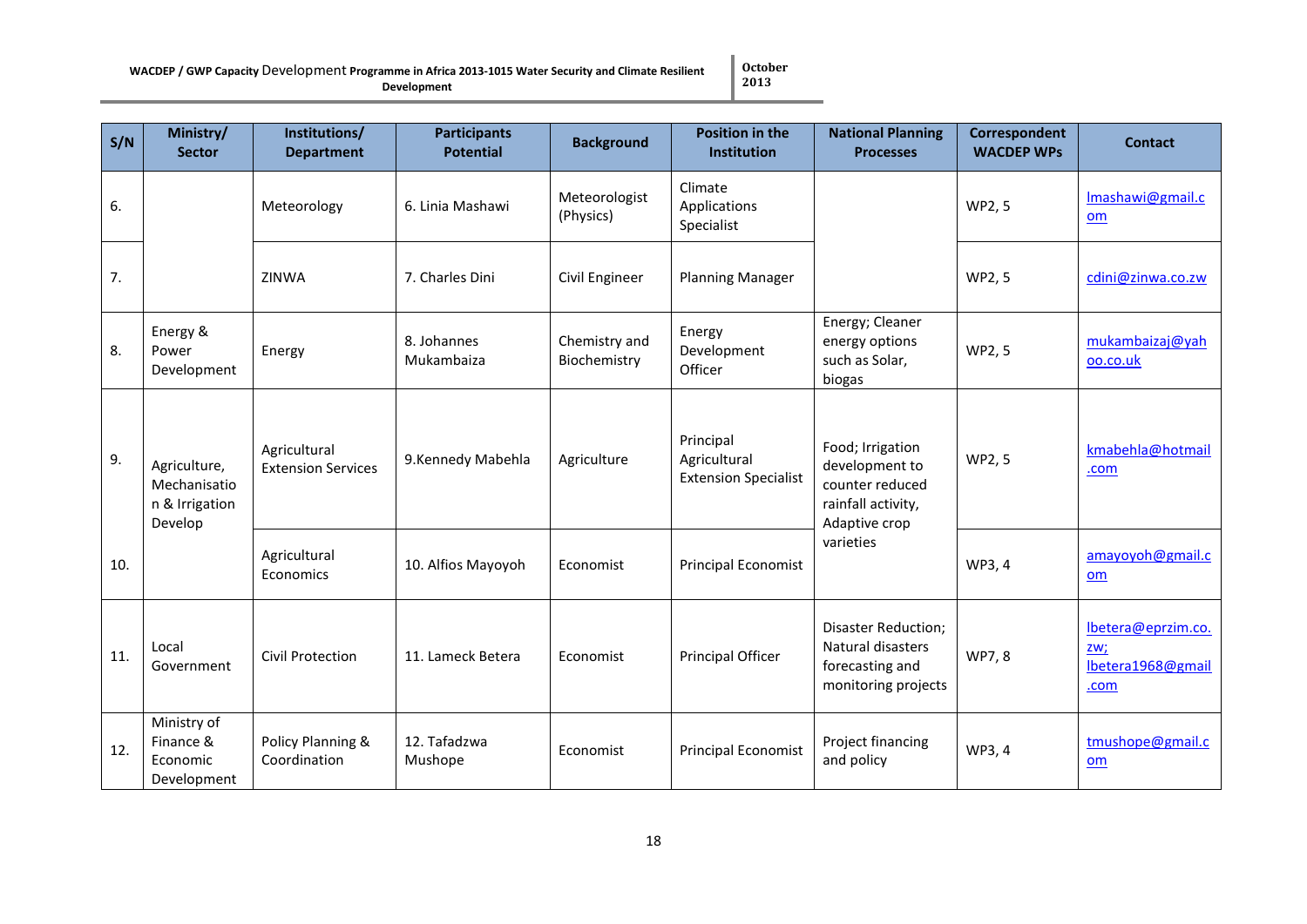## **List of 5 Participants Decision Makers**

| S/N | Ministry/<br><b>Sector</b>                               | Institutions/<br><b>Department</b>                   | <b>Participants</b><br><b>Potential</b> | <b>Background</b>                | <b>Position in the</b><br><b>Institution</b> | <b>National Planning</b><br><b>Processes</b>          | Correspondent<br><b>WACDEP WPs</b> | <b>Contact</b>                                                   |
|-----|----------------------------------------------------------|------------------------------------------------------|-----------------------------------------|----------------------------------|----------------------------------------------|-------------------------------------------------------|------------------------------------|------------------------------------------------------------------|
|     | <b>Sector</b>                                            | <b>Department</b>                                    | <b>Name</b>                             | <b>Background</b>                | <b>Position</b>                              | On-going processes/<br>initiatives                    | Corresponding<br><b>WACDEP WPs</b> | Email                                                            |
|     | Environment.                                             | <b>Water Resource</b><br>Management &<br>Development | 1. Gilbert Mawere                       | Civil Engineering &<br>Hydrology | Deputy Director                              | Lead Ministry on<br>Environment, Climate              | WP1, 2, 5, 8                       | gilbertmawere@g<br>mail.com                                      |
|     | Water and<br>Climate                                     | Environment                                          | 2. Abraham Matiza                       | Geography                        | Deputy Director                              | and Water<br>spearheading the<br><b>NCCRS</b> process | WP2, 5, 8                          | azmatiza@environ<br>ment.gov.zw;<br>matiza.abraham@<br>gmail.com |
|     | Energy &<br>Power<br>Development                         | Energy                                               | 3. Raphael Tirivanhu Conservation and   | Energy<br>Renewable Energy       | Director                                     | Energy                                                | WP2, 5, 8                          | tirivanhur@gmail.<br>com                                         |
|     | Agriculture,<br>Mechanisation<br>& Irrigation<br>Develop | Agriculture                                          | 4. Benard Mache                         | Agriculture                      | Director                                     | Food                                                  | WP2, 5, 8                          | bernard.mache@y<br>ahoo.com                                      |
|     | Local<br>Government                                      | Civil Protection                                     | 5. Sibusisiwe Ndlovu                    | <b>Distater</b><br>Management    | Deputy Director                              | <b>Disaster Reduction</b>                             | WP 7, 8                            | sndlovu@eprzim.c<br>0.ZW                                         |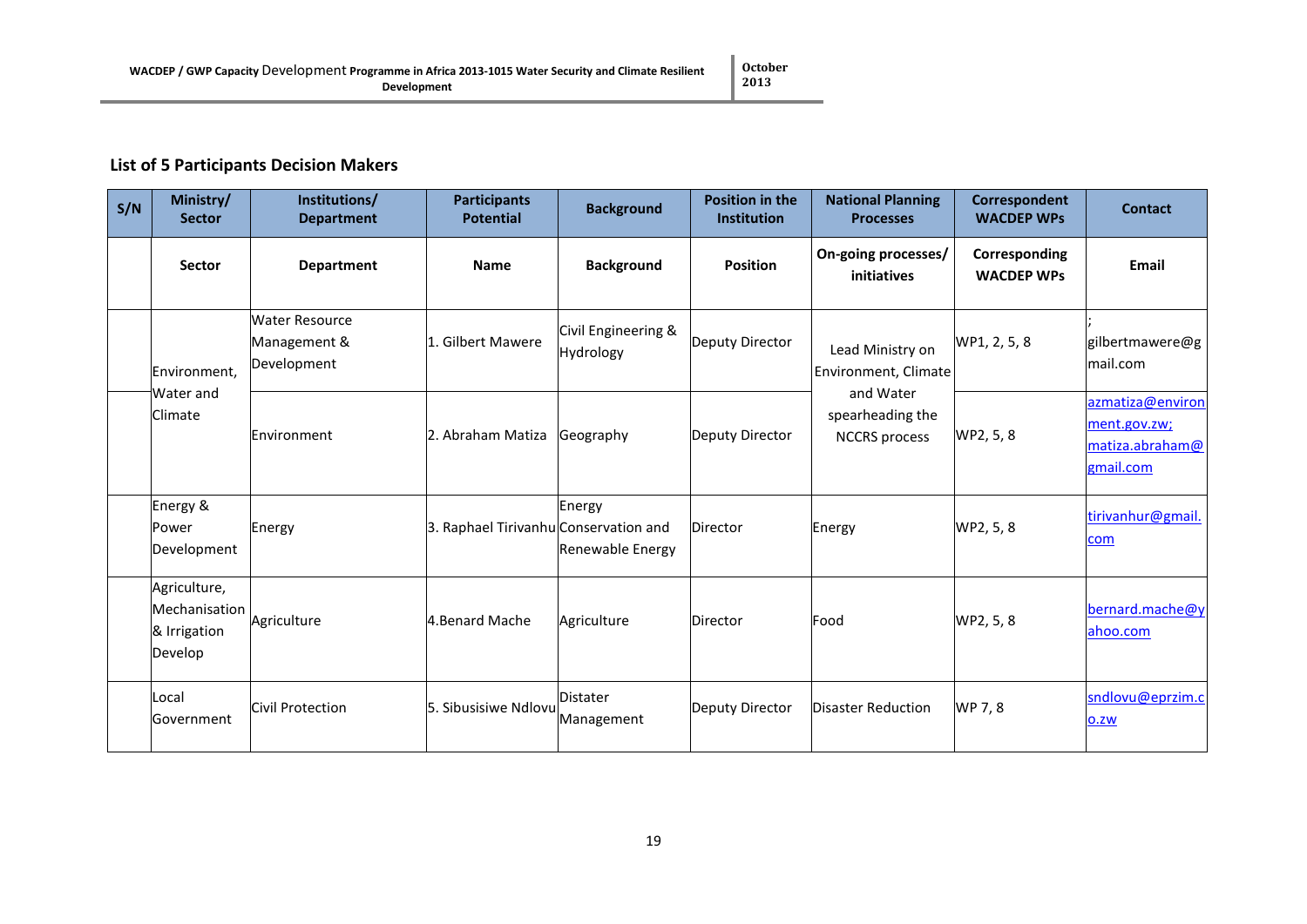## **4.8. Implementation plan of the training workshops and on-job mentoring actions to support participants with their home institutions**

<span id="page-19-0"></span>

| <b>Activities</b>                                                                                                             | <b>Objectives</b>                                                                                                                                                                                                                                                   | Participants/<br><b>Number</b> | <b>Period</b>                               | Proposed<br><b>Venue details</b>                       | <b>Budget/Euros</b> |
|-------------------------------------------------------------------------------------------------------------------------------|---------------------------------------------------------------------------------------------------------------------------------------------------------------------------------------------------------------------------------------------------------------------|--------------------------------|---------------------------------------------|--------------------------------------------------------|---------------------|
| National Review of the<br>Learning Material (LM) by<br>the NTC, CDTeam and<br>relevant Experts and<br>stakeholders            |                                                                                                                                                                                                                                                                     | 5                              | 2 Week in<br>November                       | Water<br>Resources<br>Commission<br>Conference<br>Room |                     |
| Preparation and<br>elaboration of draft<br>action plan by each<br>participant planner                                         |                                                                                                                                                                                                                                                                     |                                | January 2014                                | During 1st<br><b>Training Session</b>                  |                     |
| Workshop1: Setting the<br>scene and understanding<br>the problem                                                              | To provide an initial overview and sensitization of the<br>framework, present the case for investing in water<br>security for climate resilient development and start<br>exploring some of the methods available to understand<br>vulnerability and climate impacts | 17                             | Last Week of<br>January 2014<br>$(27 - 31)$ | Accra                                                  | 10,000              |
| On job mentoring actions<br>support to participants<br>with their home<br>institutions during In<br>between Workshops 1-<br>2 | To help planners to apply theoretical knowledge in their<br>work in connection with the identified on-going or<br>upcoming activities that the implementation needs to<br>support                                                                                   |                                | February $-$<br>March                       | Participating<br>Institutions                          |                     |
| Workshop 2:<br>Identifying and<br>appraising solutions                                                                        | To help participants to develop a balanced portfolio of<br>investment options that enhance water security for<br>climate resilient growth and development, to prioritize<br>no/low regret options and to make a case clear<br>economic for investment               | 12                             | First Week of<br>April 2014 (7 -<br>11)     | Kumasi                                                 | 7,800               |
| On job mentoring actions<br>support to participants<br>with their home<br>institutions during In                              | To help planners to apply theoretical knowledge in their<br>work in connection with the identified on-going or<br>upcoming activities that the implementation needs to<br>support                                                                                   |                                | May -June                                   | Participating<br>Institutions                          |                     |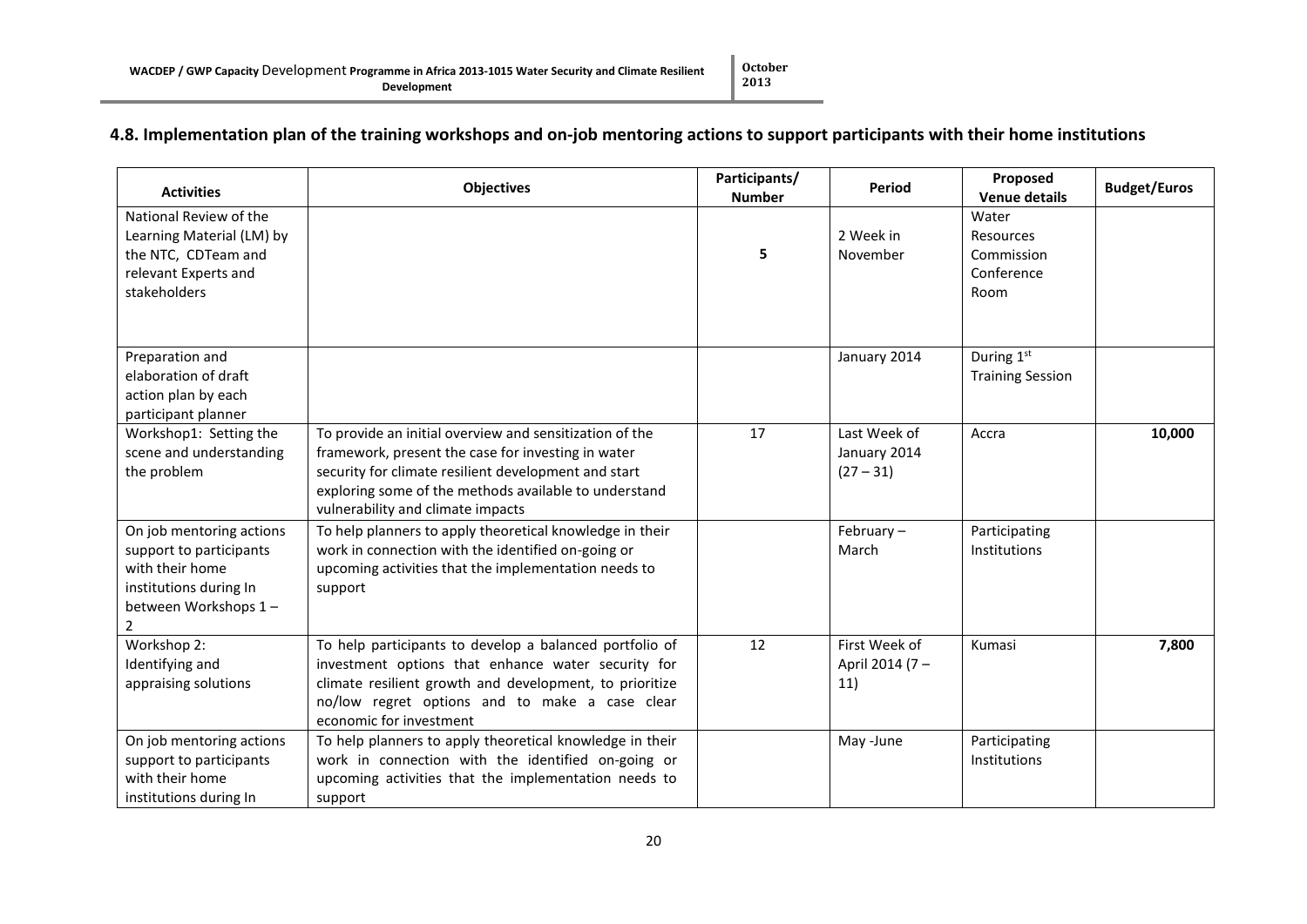#### **WACDEP / GWP Capacity** Development **Programme in Africa 2013-1015 Water Security and Climate Resilient Development**

**October 2013**

|                                                                                                                                                   | Total                                                                                                                                                                                                                                                                                                                                                                                |    |                                          |                               | 42,300 |
|---------------------------------------------------------------------------------------------------------------------------------------------------|--------------------------------------------------------------------------------------------------------------------------------------------------------------------------------------------------------------------------------------------------------------------------------------------------------------------------------------------------------------------------------------|----|------------------------------------------|-------------------------------|--------|
| Workshop 5:<br>Wrap up, lessons learned                                                                                                           | Wrap up the training programme; review activities,<br>outcomes, actual learning taking place etc.                                                                                                                                                                                                                                                                                    | 17 | Third Week of<br>November $(17 -$<br>21) | Accra                         | 9,000  |
| On job mentoring actions<br>support to participants<br>with their home<br>institutions during In<br>between Workshops 4 -<br>5.                   | To help planners to apply theoretical knowledge in their<br>work in connection with the identified on-going or<br>upcoming activities that the implementation needs to<br>support                                                                                                                                                                                                    |    | September -<br>October                   |                               |        |
| Workshop 4:<br>Monitoring and moving<br>forwards and<br>introduction to the<br>framework                                                          | To highlight the importance of an effective M& E<br>framework in assessing the value that applying the<br>framework has added, and provide feedback for future<br>iterations and applications, amongst participating<br>Strategic Decision Makers, the content and value of the<br>Framework.                                                                                        | 17 | Last Week of<br>August                   | Kumasi                        | 8,000  |
| Delivering solutions<br>On job mentoring actions<br>support to participants<br>with their home<br>institutions during In<br>between Workshops 3 - | the portfolio of initial no/low regret investment<br>identified at workshop 2 and in intervening period,<br>explain how these can be integrated into existing<br>development planning processes<br>To help planners to apply theoretical knowledge in their<br>work in connection with the identified on-going or<br>upcoming activities that the implementation needs to<br>support |    | June $(16 - 20)$<br>July - August        | Participating<br>Institutions |        |
| between Workshops 2 -<br>3<br>Workshop 3:                                                                                                         | To highlight to participants the financing strategies for                                                                                                                                                                                                                                                                                                                            | 12 | Third Week of                            | Kumasi                        | 7,800  |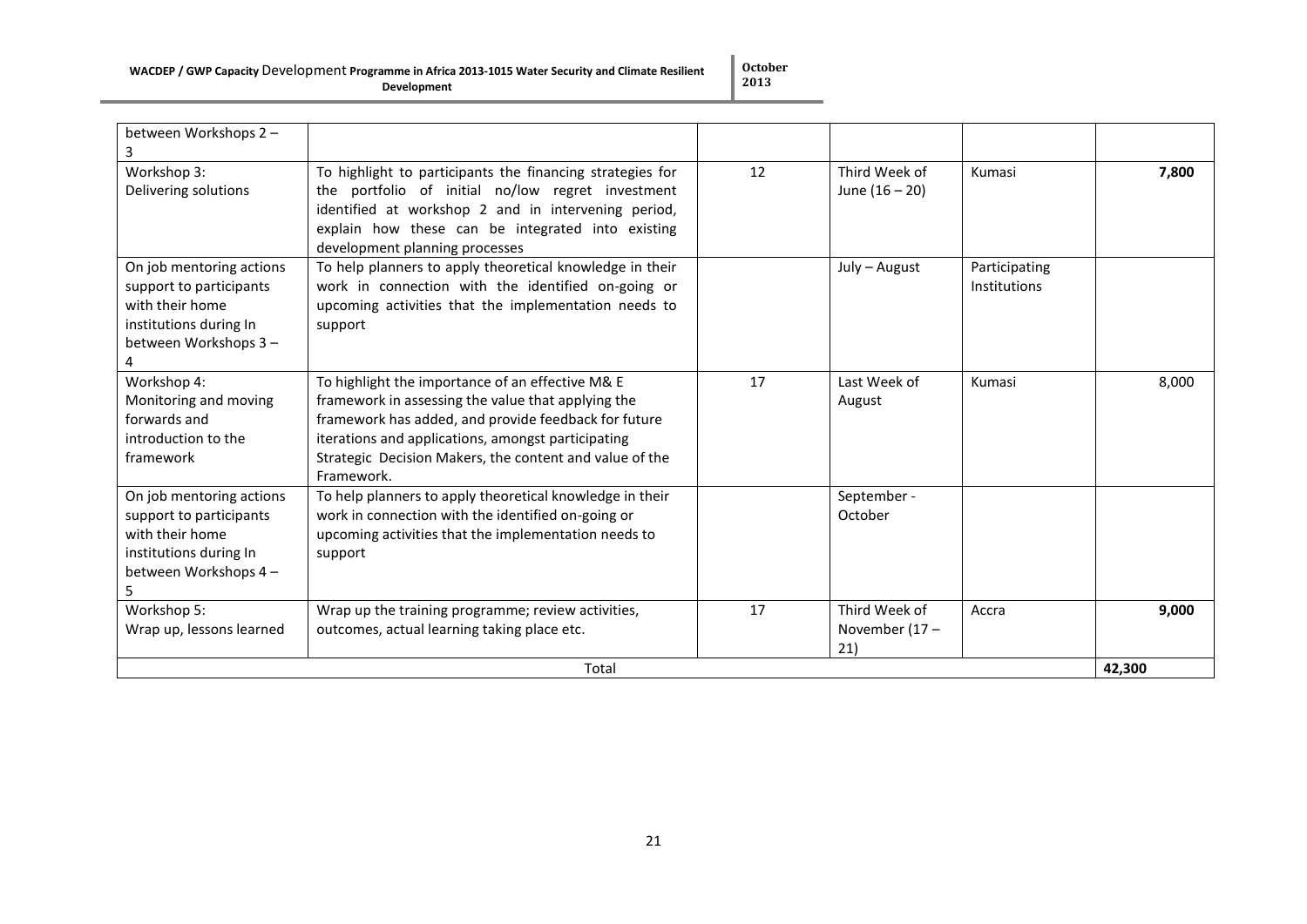#### <span id="page-21-0"></span>**4.9. Participants planners action plans**

Given the nature of the capacity development programme and the fact that the timing is rather short, part of the first training session will allow for participants to develop action plans that take into account the mentoring aspects of the programme. This will aim to accompany the planners in the delivery of the duties. It is important to note that the institutions from which participants originate may have their own mechanisms and procedures for planning. It is therefore necessary to develop approaches that do not seek to impose concepts but rather make cases for integration of water security and climate resilience development while strengthening plans where gaps are identified.

#### <span id="page-21-1"></span>**4.10. Timeline, activities and responsibilities**

The capacity development training is expected to be carried out from November 2013 to December 2014. To this end, the defined activities will be carried out at regular spacing to enable participant planners implement the tools they are introduced to during the training. The onus lies on the trainees, first and foremost to want to influence the status quo with the new tools that would be applied to situations from their own backgrounds. The second responsibility is with the capacity development team who will develop modules in line with the selected themes and deliver to bring participants to appreciate the coherence required of planning in order to make the impacts necessary. The National Training Coordinator will provide technical backstopping to the entire process to ensure that the programme is well undertaken.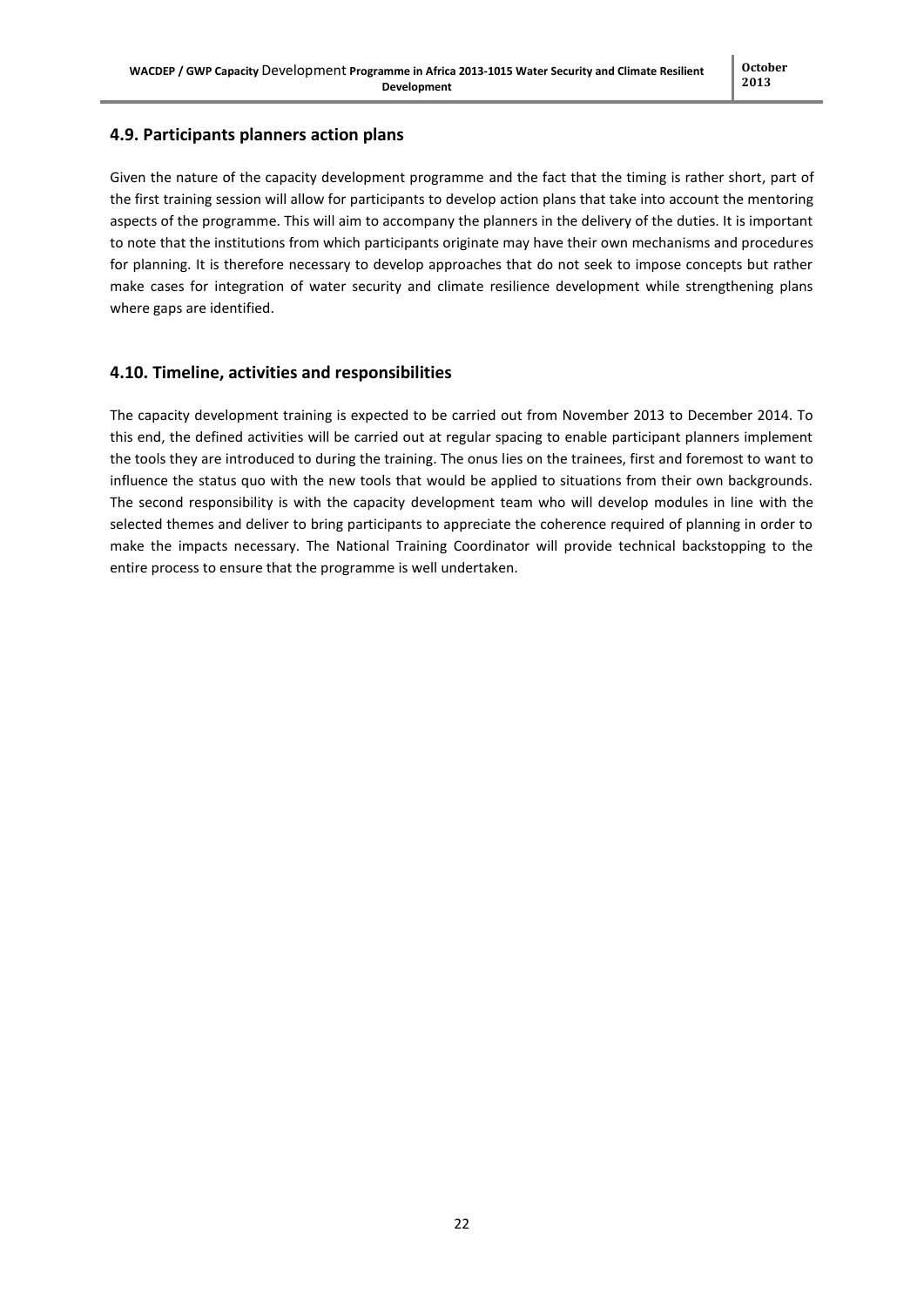| WACDEP / GWP Capacity Development Programme in Africa 2013-1015 Water Security and Climate Resilient<br><b>Development</b> | $\vert$ October<br>2013 |
|----------------------------------------------------------------------------------------------------------------------------|-------------------------|
|                                                                                                                            |                         |

|                                                                                                                                     |                                                                                                                   | <b>Period</b> |      |   |  |   |   |              |   |              |  | Responsible  | <b>Collaborators</b> |                         |           |   |                                               |                                     |
|-------------------------------------------------------------------------------------------------------------------------------------|-------------------------------------------------------------------------------------------------------------------|---------------|------|---|--|---|---|--------------|---|--------------|--|--------------|----------------------|-------------------------|-----------|---|-----------------------------------------------|-------------------------------------|
| <b>Activities</b>                                                                                                                   | Sub-activities                                                                                                    |               | 2013 |   |  |   |   |              |   | 2014         |  |              |                      |                         |           |   |                                               |                                     |
|                                                                                                                                     |                                                                                                                   | $\mathbf{o}$  | N    | D |  | F | M | $\mathbf{A}$ | M | $\mathbf{J}$ |  | $\mathsf{A}$ | S                    | $\overline{\mathbf{O}}$ | ${\sf N}$ | D |                                               |                                     |
| National Review of<br>the Learning<br>Material (LM) by<br>the NTC, CDTeam<br>and relevant<br>Experts and<br>stakeholders            |                                                                                                                   |               |      |   |  |   |   |              |   |              |  |              |                      |                         |           |   | <b>NTC</b><br>Capacity<br>Development<br>Team | <b>WACDEP Project Manager</b>       |
| Preparation and<br>elaboration of draft<br>action plan by each<br>participant planner                                               |                                                                                                                   |               |      |   |  |   |   |              |   |              |  |              |                      |                         |           |   | Trainees                                      | NTC Capacity<br>Development<br>Team |
| Workshop1:                                                                                                                          | Draft Invitation letter                                                                                           |               |      |   |  |   |   |              |   |              |  |              |                      |                         |           |   | Capacity                                      | <b>NTC</b>                          |
| Setting the scene<br>and understanding<br>the problem                                                                               | Draft Terms of<br>reference for training<br>Hold training<br>Draft report                                         |               |      |   |  |   |   |              |   |              |  |              |                      |                         |           |   | Development<br>Team                           |                                     |
| On job mentoring<br>actions support to<br>participants with<br>their home<br>institutions during<br>In between<br>Workshops $1 - 2$ |                                                                                                                   |               |      |   |  |   |   |              |   |              |  |              |                      |                         |           |   | <b>Trainees</b>                               | NTC Capacity Development<br>Team    |
| Workshop 2:<br>Identifying and<br>appraising<br>solutions                                                                           | <b>Draft Invitation letter</b><br>of<br>Draft<br>Terms<br>reference for training<br>Hold training<br>Draft report |               |      |   |  |   |   |              |   |              |  |              |                      |                         |           |   | Capacity<br>Development<br>Team               | <b>NTC</b>                          |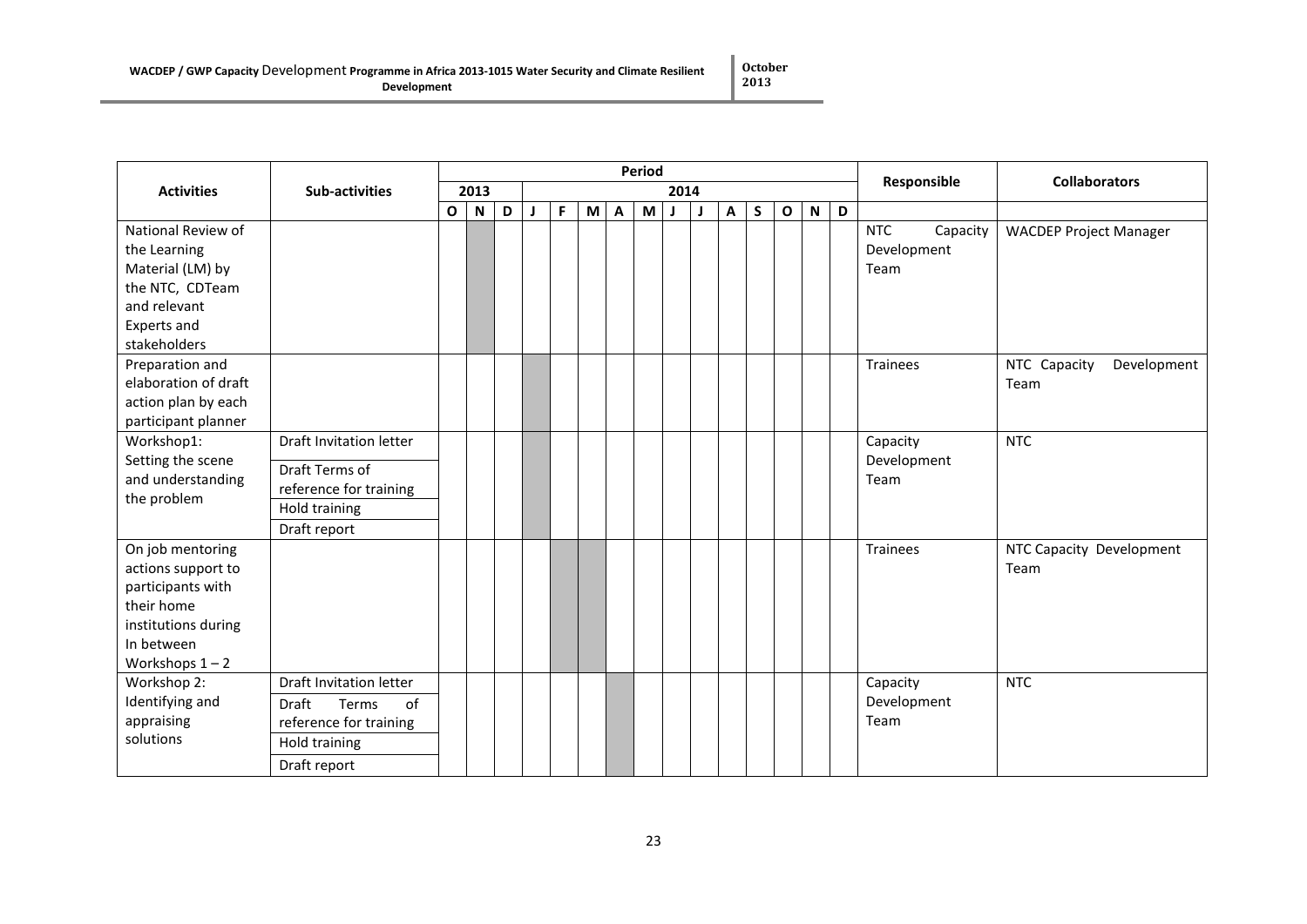#### **WACDEP / GWP Capacity** Development **Programme in Africa 2013-1015 Water Security and Climate Resilient**

**Development**

**October 2013**

| On job mentoring<br>actions support to<br>participants with<br>their home<br>institutions during<br>In between<br>Workshops $2 - 3$ |                                                                                                                   |  |  |  |  |  | <b>Trainees</b>                 | NTC Capacity Development<br>Team |
|-------------------------------------------------------------------------------------------------------------------------------------|-------------------------------------------------------------------------------------------------------------------|--|--|--|--|--|---------------------------------|----------------------------------|
| Workshop 3:<br>Delivering solutions                                                                                                 | <b>Draft Invitation letter</b><br>Terms<br>of<br>Draft<br>reference for training<br>Hold training<br>Draft report |  |  |  |  |  | Capacity<br>Development<br>Team | <b>NTC</b>                       |
| On job mentoring<br>actions support to<br>participants with<br>their home<br>institutions during<br>In between<br>Workshops $3 - 4$ |                                                                                                                   |  |  |  |  |  | <b>Trainees</b>                 | NTC Capacity Development<br>Team |
| Workshop 4:<br>Monitoring and<br>moving forwards<br>and introduction to<br>the framework                                            | Draft Invitation letter<br>Draft Terms of<br>reference for training<br>Hold training<br>Draft report              |  |  |  |  |  | Capacity<br>Development<br>Team | <b>NTC</b>                       |
| On job mentoring<br>actions support to<br>participants with<br>their home<br>institutions during<br>In between<br>Workshops $4-5$   |                                                                                                                   |  |  |  |  |  | <b>Trainees</b>                 | NTC Capacity Development<br>Team |
| Workshop 5: Wrap                                                                                                                    | Draft Invitation letter                                                                                           |  |  |  |  |  | Capacity                        | NTC, Trainees                    |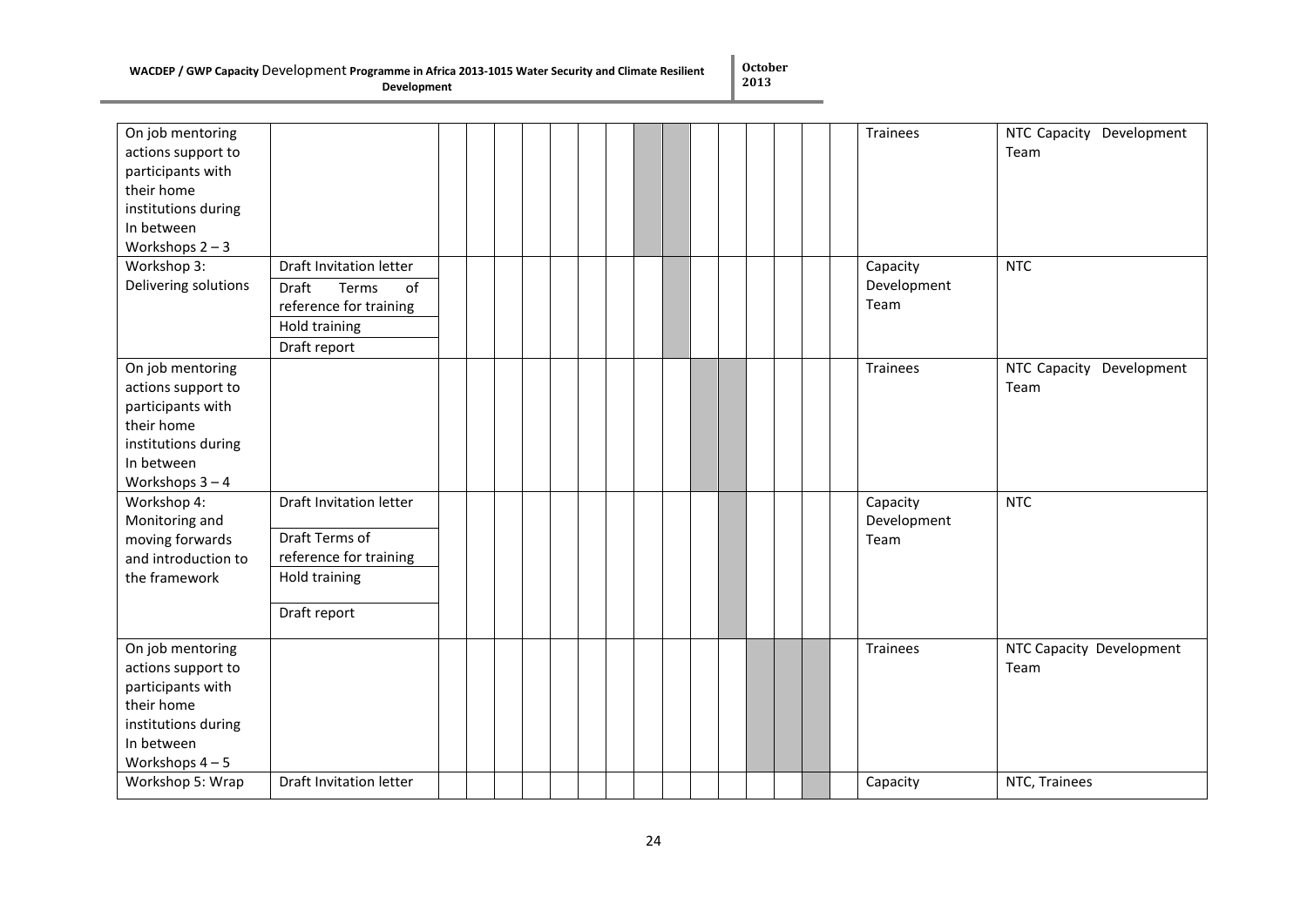#### **WACDEP / GWP Capacity** Development **Programme in Africa 2013-1015 Water Security and Climate Resilient Development**

**October 2013**

| up, lessons learned | Draft Terms of         |  |  |  |  |  |  | Development |
|---------------------|------------------------|--|--|--|--|--|--|-------------|
|                     | reference for training |  |  |  |  |  |  | Team        |
|                     | Hold training          |  |  |  |  |  |  |             |
|                     | Draft report           |  |  |  |  |  |  |             |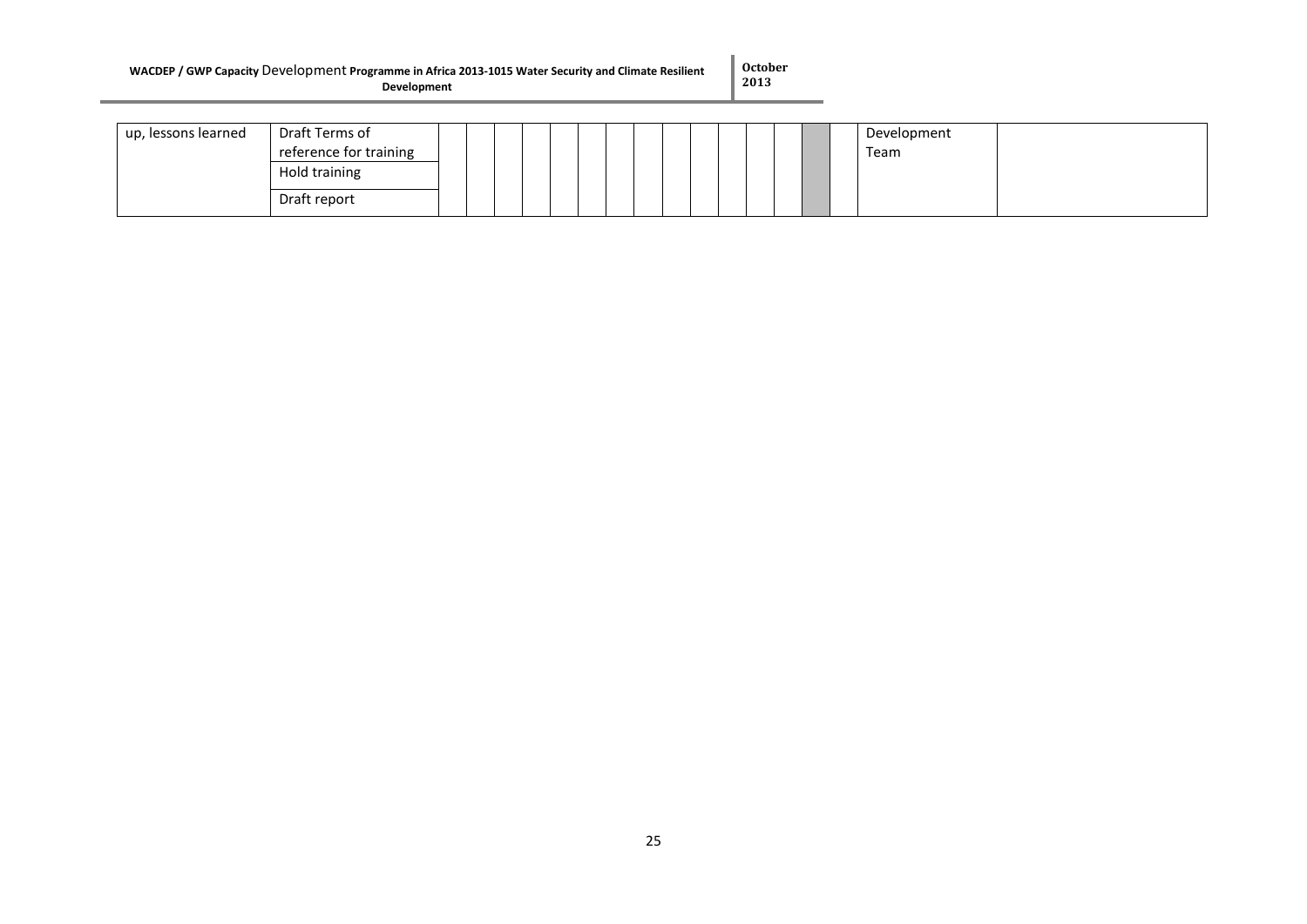## <span id="page-25-0"></span>**4.11. Quality insurance, monitoring and evaluation system**

The project management unit is expected to implement the Monitoring and Evaluation matrix developed for WACDEP. In this light, the National Training Coordinator (NTC) will be instrumental in the use and application of this tool to ensure that the project capacity Development aspect is being delivered to meet stakeholder expectations. Above all the tool will also ensure that the capacity Development programme meets the set targets, ensuring timely delivery without compromising the quality of the process.

The NTC will bring to bear the experiences of teaching and learning. At the same time, the Programme Coordinator for the capacity Development will provide oversight of the performance of the training in order to deliver the best.

## 5. CONCLUSION

Based on the reports of the baseline survey of WACDEP and the Work Plan, three key Institutions, namely, the Water Resources Commission, which reports directly to the President's Office, the Environmental Protection Agency under the Ministry of Environment, Science and Technology Innovations and the Water Directorate of the Ministry of Water Resources, Works and Housing are directly involved in activities related to water security and climate resilient development.

Learning needs identified, though considered overall as general, have been based on the mandates of these Institutions as well as on the Job Descriptions of their Key Staff. Curricula development, to a great extent, adopts this approach. Although the needs identified may not necessarily be specific in meeting the objectives of the Capacity Development Programme of WACDEP, it is worthy to note that skills acquired (in those areas as outlined or identified), especially, by Staff of the Planning Units of these Institutions, will go a very long way towards Development the capacities to ensure water and related isues are factored in everyday planning and decision making processes. It is essential to equip Staff of these Institutions with the necessary knowledge and skills, tools and techniques to enable them perform their mandates and jobs satisfactorily.

Much of this work is from the documents made available to me by both the Chairman of WACDEP and the Acting Executive Secretary/Manager of GWP as well as some feedback received from the expected participants of the capacity Development programme. The difficulty has been the unavailability of funds to consult with stakeholders in order to deliver timely reports as expected.

It is hoped that the participants to be trained will demonstrate the interests expressed during the application process in order to stimulate teaching and learning. At the end of the day, the institutional capacity would have been strengthened to meet the challenges of planning in the strive for excellence and bringing t bear on development in their jurisdiction.